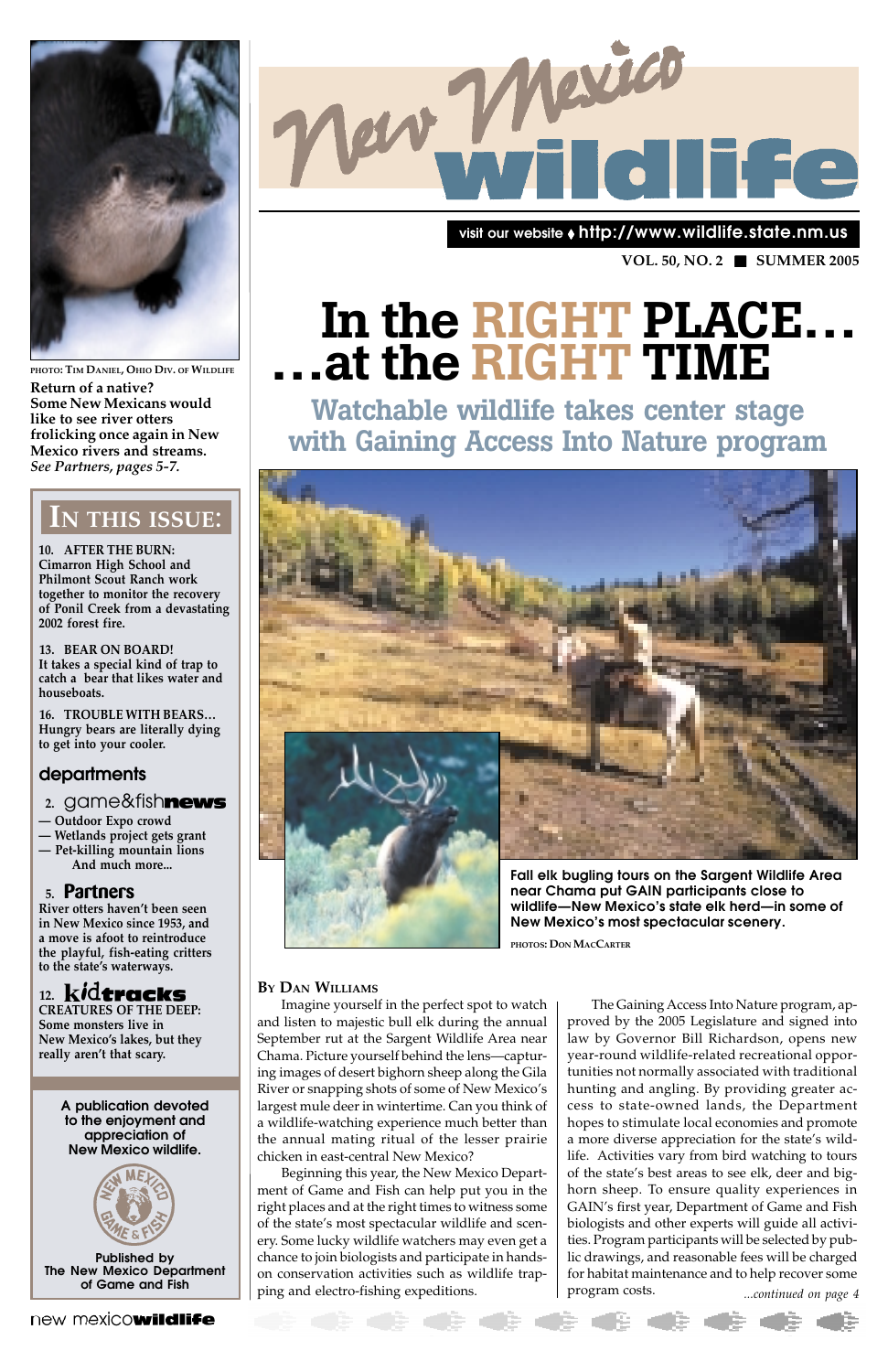ALBUQUERQUE—When the last catfish bell rang Sunday evening, about the only things left at the 2005 New Mexico Outdoor Expo were smiles more than 2,000 of them. That was the estimated attendance at the fourth-annual event at the Albuquerque Shooting Range Park, where families and individuals off all ages turned out May 14-15 for two free days of shooting, casting, climbing and fishing.

"It was our best turnout, and we hope to watch it grow again next year," said Mark Birkhauser, Department of Game and Fish hunter education coordinator and Expo organizer. "Our goal is to introduce families, especially

kids, to the joys and responsibilities of outdoor and wildlife-related recreation. They can come to this event and learn in a safe environment how to shoot a bow, a pistol or a muzzleloader. They can take the kids catfishing, learn to cast or take a crack at the climbing wall—all free—no experience necessary."

**Dr. Bruce Thompson Director** 

Participants shot about 30,000 rounds of ammunition at the .22-caliber rifle range, and countless rounds on the shotgun, pistol and muzzleloader rangers. Volunteer hunter education instructors were busy from 10 a.m. to 4 p.m. making sure everyone had a pleasant and safe experience.



SANTA FE—A project to restore riparian areas in the Middle Rio Grande Valley has received a \$1 million federal grant to continue wetlands work under the North American Wetlands Conservation Act. The New Mexico Department of Game and Fish is among a project partnership that includes state and local governmental agencies, Native American Pueblos, private landowners, sporting and conservation groups and others. The objective is to restore wetlands, river flows and other wildlife habitat along a 160-mile stretch of the Rio Grande from Cochiti to Elephant Butte reservoirs. The grant will help fund the second phase of the project and

◆ ◆ →

## NEW MEXICO DEPARTMENT OF GAME AND FISH

**Tod Stevenson** Deputy Director **Luke Shelby** Assistant Director for Resources **Patrick Block** Assistant Director for Support Services **Mike Sloane** Fisheries

**R. J. Kirkpatrick** Wildlife Management

**Dan Brooks** Law Enforcement **Martin Frentzel** Public Information and Outreach

**Lisa Kirkpatrick** Conservation Services **Alvin Martinez** Information Services

#### **AREA SUPERVISORS**

Luis Rios / Las Cruces Lief Ahlm / Raton Roy Hayes / Roswell Brian Gleadle / Albuquerque

#### **STATE GAME COMMISSION**

**Guy Riordan, Chairman** Albuquerque

**Dr. Tom Arvas, Vice-Chairman** Albuquerque

**Alfredo Montoya** Alcalde

**David Henderson** Santa Fe

 **M. H. "Dutch" Salmon** Silver City

**Peter Pino** Zia Pueblo

**Leo Sims** Hobbs

#### **Providing New Mexico and its wildlife**

**Year-round Excellent Services**



*NEW MEXICO WILDLIFE* is published by the Public Information and Outreach Division, New Mexico Department of Game and Fish.

Contact *NEW MEXICO WILDLIFE* for permission to reprint artwork, photographs or articles.

Printed by Hillside Printinge, an R. R. Donnelley Company, Hillside, IL, under contract with the State of New Mexico. Printed in the United States.

#### **Volume 50, Number 2**

**Lance Cherry** Chief of Publications **Dan J. Williams** Editor **The Studio/Janelle Harden** Design and Production **Letters may be sent to:** *NEW MEXICO WILDLIFE* P.O. Box 25112 Santa Fe, NM 87504-5112 Telephone (505) 476-8004



**visit our website at: http://www.wildlife.state.nm.us**

One of the top attractions was the 15,000-gallon aquarium full of large game fish, where fisheries biologists and expert anglers showed eager crowds how fish live and breathe—and how to catch them. Inside the tent, Department biologists set up educational displays and hands-on activities such as watercolor fish printing, skull and fur identification and a presentation about bats. Experts also were on hand to teach children and adults how to tie their own fishing flies.

The biggest crowd-pleaser, however, was the swimming pool full of large catfish. Children and adults whooped and hollered all day long as they caught and released fish, some weighing as much as five pounds.

"The look on the kids' faces when they hook a big fish or shoot a gun for the first time makes it all worthwhile," Birkhauser said. "Best of all, some of them who have never done anything like this before walk away from this event saying, 'I can do that.' " ■

boost contributions to almost \$2.6 million in one-to-one matching funds and more than \$800,000 in non-matching funds. In Phase II, project partners will restore wetlands and floodplain-forest habitat to 2,056 acres of Bosque del Apache National Wildlife Refuge, six private-land tracts, Sandia and Cochiti pueblo lands, the Ladd S. Gordon State Waterfowl Management Area, and the Valencia Soil and Water Conservation District's Whitfield Tract. Restoration work will include activities such as eradicating salt cedar and Russian olive, recontouring landscapes, installing watercontrol structures, and building fences to keep livestock out of

wetland areas. The work will benefit game and non-game wildlife that depends on the habitats in the river valley. It also will help with the recovery of the endangered southwestern willow flycatcher and the Rio Grande silvery minnow. Improving wildlife habitat also will benefit communities in the valley, where every year, more than 200,000 visitors are drawn to state and federal wildlife refuges to view and hunt migrating waterfowl and other birds. Birding and hunting activities contribute an estimated \$8.6 million to the Middle Rio Grande's economy each year. ■

## **Rio Grande wetlands project gets \$1 million federal grant**

**2** game&fish news

## **Outdoor Expo draws record crowd to Shooting Range Park**

**Young shooters got expert instruction from volunteers like George Tash at the 2005 New Mexico Outdoor Expo.**

**PHOTO: DAN WILLIAMS**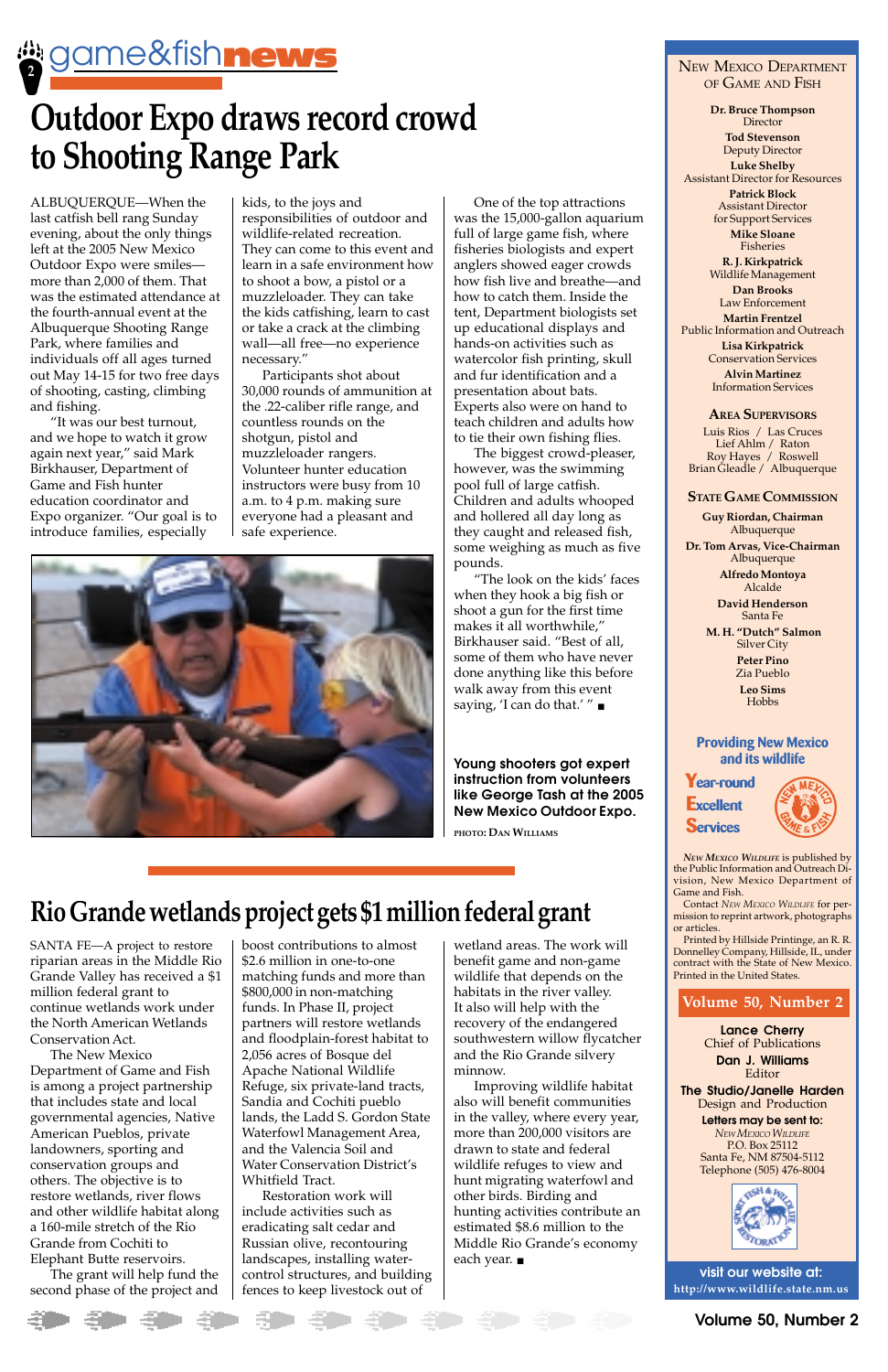## Got skeeters? Feed 'em to the fish

People who have permanent ponds or landscaping water features can do their part to control mosquitoes by providing homes to a few Gambrusia (mosquito fish) this summer. The mosquito fish love to chow down on mosquito larvae, preventing the insects from becoming health threats by spreading West Nile Virus and other diseases.

Free mosquito fish are available from the City of Albuquerque, Environmental Health Department, Bio-Disease Management Program. Some deliveries are available, but people usually are asked to pick up the fish at various locations. To place an order or for more information about mosquito fish and where to get them, contact the Environmental Health Department call center at 768-2600, or visit: www. cabq.gov/bdm/. ■

## Hunting, fishing will continue on State Trust Lands

The New Mexico Game Commission and the Commissioner of Public Lands signed a two-year easement May 20 that will continue to allow hunting and fishing on approximately 8.2 million acres of State Trust Lands.

The new easement will extend through June 30, 2007, and will permit valid license-holders to hunt, fish and trap on designated State Trust Lands during open seasons. The easement includes new provisions that will allow two people to accompany each licensed person, and also includes the potential for limited camping in specified areas in cooperation with lessees. ■

## **3** for shooting son's bighorn

## Springer Lake lease extended for 20 years

Public anglers will be able to fish for big northern pike and other warm-water fish at Springer Lake for another 20 years with the renewal of a Department of Game and Fish lease from the Springer Ditch Co.

The 150 surface-acre lake about two miles west of Springer is where Paul Casias caught a state-record 36-pound northern pike in 1978. The lake also contains bluegills, sunfish and bass, and has a boat ramp, parking area and outdoor restrooms. ■

#### new mexicowildlife

## Mandatory hunter reports will improve big-game management statewide

New Mexico deer and elk hunters soon will be required to report basic harvest information by telephone or over the Internet every time they go hunting—or risk paying a late fee or even losing their hunting privileges for the following year. The mandatory reporting program was approved by the State Game Commission and could begin with the 2006-2007 or 2007-2008 seasons.

## game&fish news RRIFFS Father pays heavy price BRIEFS

Mandatory hunt reports will give the Department of Game and Fish more timely and accurate data, improve wildlife management, and save the Department an estimated \$65,000 a year by eliminating paper mail-in reporting forms. The new system will take hunters only a few minutes to report by telephone or over the Internet. ■

SANTA FE—A Pennsylvania man who admitted shooting a Rocky Mountain bighorn sheep for his 9-year-old son during a 2004 hunt in the Pecos Wilderness agreed to pay more than \$2,500 in a plea agreement in which he pleaded guilty to charges of unlawful killing and possession of bighorn sheep. Aaron Black, 38, of Rochester, Pa., told a Department of Game and Fish conservation officer that he shot a bighorn ram Sept. 5, 2004, for his son, Hunter Black, who held the bighorn license. In a signed statement, Aaron Black said he made a bad choice when he shot the ram after an exhausting hunt and chase. He said when his son did not have the energy to make the shot himself, "That's when my dream hunt for my son went horribly bad."

Hunter Black was one of 2,054 applicants in the New Mexico drawing for 12 bighorn sheep permits in 2004. As a nonresident, his once-in-a-lifetime permit cost \$3,018. Hunter's father, Aaron Black, was sentenced March 25, 2005 in Santa Fe Magistrate Court and fined \$500 for each of two charges. He also was ordered to pay \$1,500 to Operation Game Thief in lieu of additional fines and civil damages, and \$114 in court costs. Civil damages normally are \$1,000 for a New Mexico bighorn sheep. Santa Fe County Magistrate Richard Padilla also sentenced Black to 364 days of unsupervised probation and banned Black from hunting in New Mexico for five years. ■

Department of Game and Fish conservation officers killed two mountain lions this spring and early summer after the lions entered residential areas and killed a dog and four pet goats. In early April a lion killed a Las Vegas area man's blue heeler, then chased the man into his house after the man tried to scare the lion away by firing his pistol. Officers used a predator call and killed the young female lion when it approached.

In early June, a large male lion visited a home east of Albuquerque three nights in a row and killed a couple's four pet pygmy goats. Dogs tracked the lion through the subdivision for two hours, including under porches and decks, before the lion was treed.

For information about how to deal with large predators if you live near them or encounter them, visit www.wildlife.state.nm.us and click on "Publications." ■

**This 140-pound male mountain lion was tracked through yards, and under porches and decks before it was treed and killed because it was preying**

#### **on pets in a subdivision east of Albuquerque.**

**PHOTO: SCOTT BROWN**

## Bighorn license sells for \$177,500 at auction

SANTA FE—A permit to hunt bighorn sheep in New Mexico sold for a record \$177,500 at auction at the 2005 Foundation for North American Wild Sheep Convention in San Antonio, Texas. The price surpassed the previous New Mexico record of \$157,500 at the 2002 auction and was the third highest-priced permit sold at this year's convention.

The Department of Game and Fish contributes two bighorn tags a year to the foundation's fund-raising auction and raffle. Ninety percent of the proceeds— \$159,750 from this year's auction —is returned to the Department for use in bighorn sheep research, restoration and habitat projects. Since 1990, foundation fundraisers have contributed more than \$1.3 million to New Mexico bighorn sheep projects. ■

## Online applications up for big-game hunts

SANTA FE—Online applications for New Mexico big-game hunts increased almost 54 percent for the 2005-2006 seasons, indicating hunters are finding the system more convenient than filing paper applications. Of the 145,126 total applications for deer, elk, antelope, ibex, javelina and bighorn sheep permits, 78,146 were done online. This was only the second year the Department of Game and Fish offered online applications. This year is the first year deer hunters were required to participate in a drawing to hunt on public lands. That accounted for an overall increase of more than 30,000 applications for deer hunts. Online applications comprised 44 percent of the 52,737 applications for public deer hunts. Elk hunting permits were most popular for the 2005-2006 drawing hunts, with 64,538 applications, almost 3,000 more than the previous year. Applications for antelope were next at 15,844; followed by bighorn sheep, 6,701; javelina, 2,904; and ibex, 2,412. ■

de de

## Lions destroyed after killing family pets

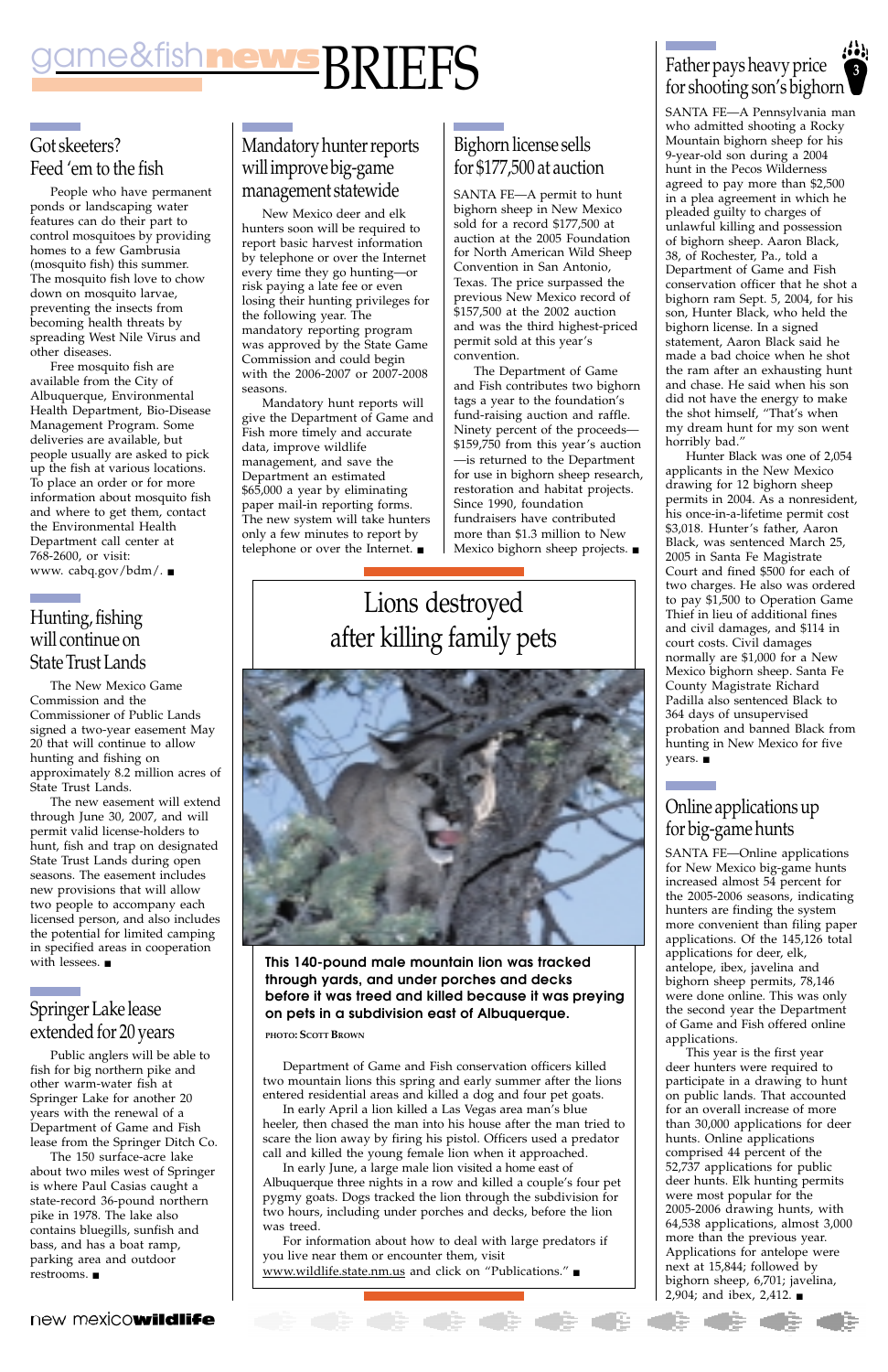**4**

IT IS ONE OF NEW MEXICO'S last truly wild places, 2.1 million acres of open landscapes, native grasslands, wildlife and natural beauty that should be preserved for generations to behold. Hunters, hikers and wildlife watchers respect Otero Mesa for its diverse natural resources and recreational opportunities. Gov. Bill Richardson has called it a "sacred environmental area."

The ongoing debate over the U.S. Bureau of Land Management's plans to open portions of Otero Mesa to oil and gas drilling has brought a flood of attention to a fragile ecosystem that otherwise might be overlooked because of its remoteness. In fact, that remoteness is what makes Otero Mesa so special, says Lisa Kirkpatrick, chief of the Department of Game and Fish Wildlife Conservation Services Division.

"Some of New Mexico's special wildlife have survived on Otero Mesa because the animals are sort of hidden away from the pressures that have consumed so many other species," Kirkpatrick says. "It truly is a special place."

Otero Mesa's pronghorn herd is one example of how remoteness can benefit wildlife. The herd is one of only a few in the state that survived the intense commercial market hunting of the early 1900s and is a truly native population. According to historical reports, New Mexico never has had to reintroduce antelope on Otero Mesa.

Whether you're traveling south from Alamogordo or northeast from El Paso, it takes some serious driving time to reach the heart of the Otero Mesa. Hunters familiar with the area consider it one of their favorite places to pursue quail, doves, deer and antelope. Hikers and wildlife watchers are never disappointed in the sights, sounds and scenery of one of the last Chihuahuan desert grasslands of its kind in the United States. "It takes a while to get out there, but it's always worth the drive," says Ernie Sandoval, a Department of Game and Fish southeast area supervisor who lives and hunts in the area. "In good years, you'll find lots of Gamble's and scaled quail, and great dove hunting. Varmint hunters also enjoy going out there to call coyotes. And of course there are the deer and antelope." The Otero Mesa pronghorn herd ranges in size from 100 to 800 animals depending upon weather and habitat. Because of that, only 50 hunters are selected each season, and all must use primitive muzzleloader weapons. The hunts are so popular they have become among the hardest to draw in the state lottery system.

"Record-book antelope come out of that unit every year," Sandoval says. "Tags to hunt in Unit 29 are very coveted."

A small herd of desert mule deer also shares the Otero Mesa habitat with many other animals that thrive in the desert grasslands. Birds, including eagles, hawks and songbirds are abundant. There's even talk of reintroducing the endangered aplomado falcon, which based on some recent sightings may be making a comeback in the area. Blacktailed prairie dogs, a candidate for the federal threatened species list until 2004, have established more than 20 colonies on Otero Mesa. Their elaborate burrow systems also provide habitat for species such as mountain plovers and burrowing owls.

Recently, some newcomers have arrived to the Otero Mesa landscape. Oryx are making their way over from White Sands Missile Range, expanding their territory and opening new hunting opportunities. Some area ranchers are requesting Oryx permits, and the Department is happy to oblige in its efforts to remove the exotic species from areas of the state outside the missile range.

Efforts also are under way to keep other unwelcome newcomers out of much of Otero Mesa. Gov. Richardson, environmental groups and sporting organizations are fighting to dramatically limit the amount of oil and gas drilling in the region. The governor has proposed setting aside 640,000 acres of the mesa as a national conservation area. "These are places that should be protected for other values such as groundwater, hunting and fishing, and ranching," Gov. Richardson said in June, when he announced plans to seek a court injunction to stop the BLM's plan to lease oil and gas tracts on Otero Mesa. "I proposed protecting about half of Otero Mesa, while allowing careful energy exploration on other portions. Instead the BLM proposed opening 95 percent of Otero Mesa. They want to drill everything, everywhere. But they won't get away with it without a fight." ■



**Twenty-three percent of the world's 1,500 cactus species occurs in the Chihuahuan Desert, and many can be found on Otero Mesa.**





**Once a candidate for the federal threatened species list, black-tailed prairie dogs are making a comeback on Otero Mesa.**



**Some of the best remaining native Chihuahuan desert grasslands can be found surrounding Alamo Mountain on Otero Mesa in southern New Mexico.**



**Burrowing owls like to make their homes in abandoned prairie dog burrows and are common sights on Otero Mesa.**



**The Otero Mesa pronghorn herd is one of the few in New Mexico that survived the intense commercial hunting of the early 1900s.**

## **Vast public lands, diverse wildlife lure visitors to remote Otero Mesa**

*Wild and free*

**BY DAN WILLIAMS PHOTOS BY DON MACCARTER**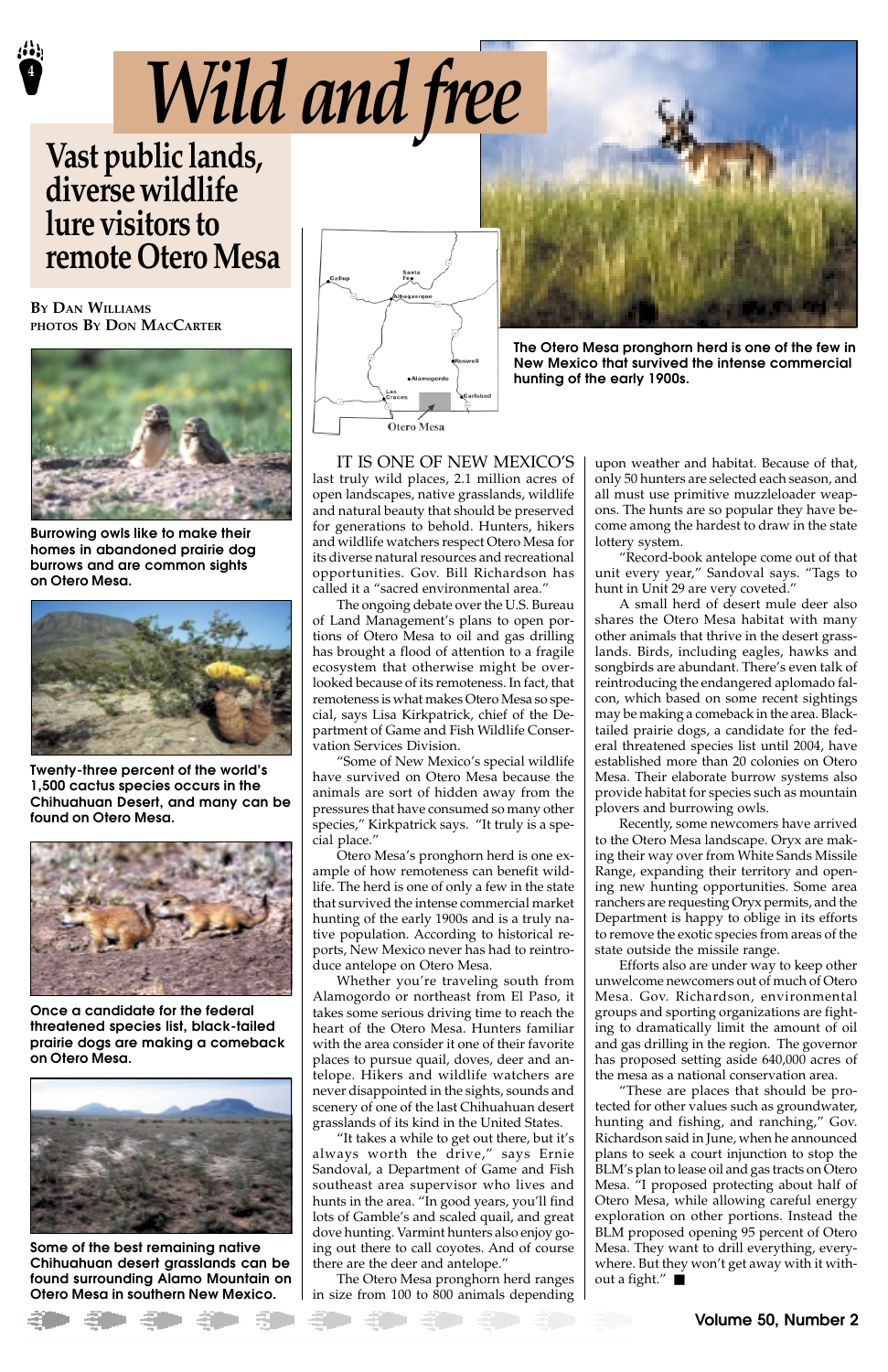*...continued on page 6*

#### new mexicowildlife

ater mammals always draw my attention, perhaps because as a fisherman I am drawn to water ater mammals always draw my attention, perhaps because as a fisherman I am drawn to water myself. So over the years I have watched, fascinated, as certain mammals revealed how they made riparian habitats their home. As a kid, the beavers I saw in the Adirondacks were always on the job, chewing, hauling, building and repairing. The muskrats seemed equally business-like; most often I'd see them swimming cross-current with water reeds and grasses in their mouths. The nutria along the Pecos in West Texas reminded me of muskrats on steroids — impressive but not inspiring. A Texas wildlife man told me, "They're exotics; if you see them on your canoe trip, go ahead and shoot." I did fell a couple with a Ruger .22 revolver but, like most exotics, it did little good and the critter is here to stay.

Then there is the otter. I have seen this aquatic predator in New York State, Ontario, Minnesota, Montana, and Arizona, but not yet in New Mexico. The otter is not business-like at all. It must be a fine fisher, for it lives on fish and I have seen the remnants of its meals, but it seems whenever you see one, it is always horsing around like a kid away from school on swim day. Thus, you would think it would be an easy addition to New Mexico's wildlife resource — reintroduce the native river otter to a few remote streams within the state and thereby enhance both biological diversity and wildlife viewing. You would be wrong. As the New Mexico Department of Game and Fish discovered at public meetings last fall, New Mexicans have different opinions — and concerns — about bringing river otters back to their old neighborhoods after being absent for more than 50 years.





## Reintroductions? Public jury is still out

Otter reintroductions are being considered for the upper Rio Grande, possibly the Chama River, and the Gila and San Francisco rivers. The meetings, requested by the New Mexico State Game Commission, were conducted in Bayard, Albuquerque, Santa Fe and Taos to ascertain what local folks think. At the meetings, people in northern New Mexico were almost uniformly positive about the otter, while some of those who attended the southwestern meeting in Bayard were more skeptical. All, however, wanted to hear what Department of Game and Fish wildlife biologist Bill Dunn and Rachel Conn of the New Mexico River Otter Working Group, a citizens' coalition, had to say about otters.

 $\mathbb{C} \in \mathbb{C}$ 

Otters, they said, are members of the mustelid (weasel) family. They nest on land but live and hunt mostly in the water, feeding mostly on fish and crawfish. They weigh 10 to 25 pounds at maturity, love to play together, and are valuable furbearers in some states. "Otters seem to interest people, so it's not surprising that many are excited about the possibility of bringing them back to a few of their native streams in New Mexico," Dunn said. "Of course, there also are skeptics with valid concerns about bringing back a species that has been extirpated. The environment we have to offer these animals today is far different from the environment they had when they were still living in New Mexico. That's why we are studying this proposal very carefully and involving the public every step of the way."

**C & & & &** 

## **The River Otter: Return of a native?**

**Playful, popular predators haven't been seen in New Mexico since 1953**

*The aquatic weasels are fun to have around. They won't scare our children or eat our livestock . . . They will eat some of our carp and crawfish, but they won't show up in our back yards or raid our camps.*

> **River otters are right at home in icy water.**

**Photos: Tim Daniel, Ohio Division of Wildlife**

#### **By M.H. "Dutch" Salmon**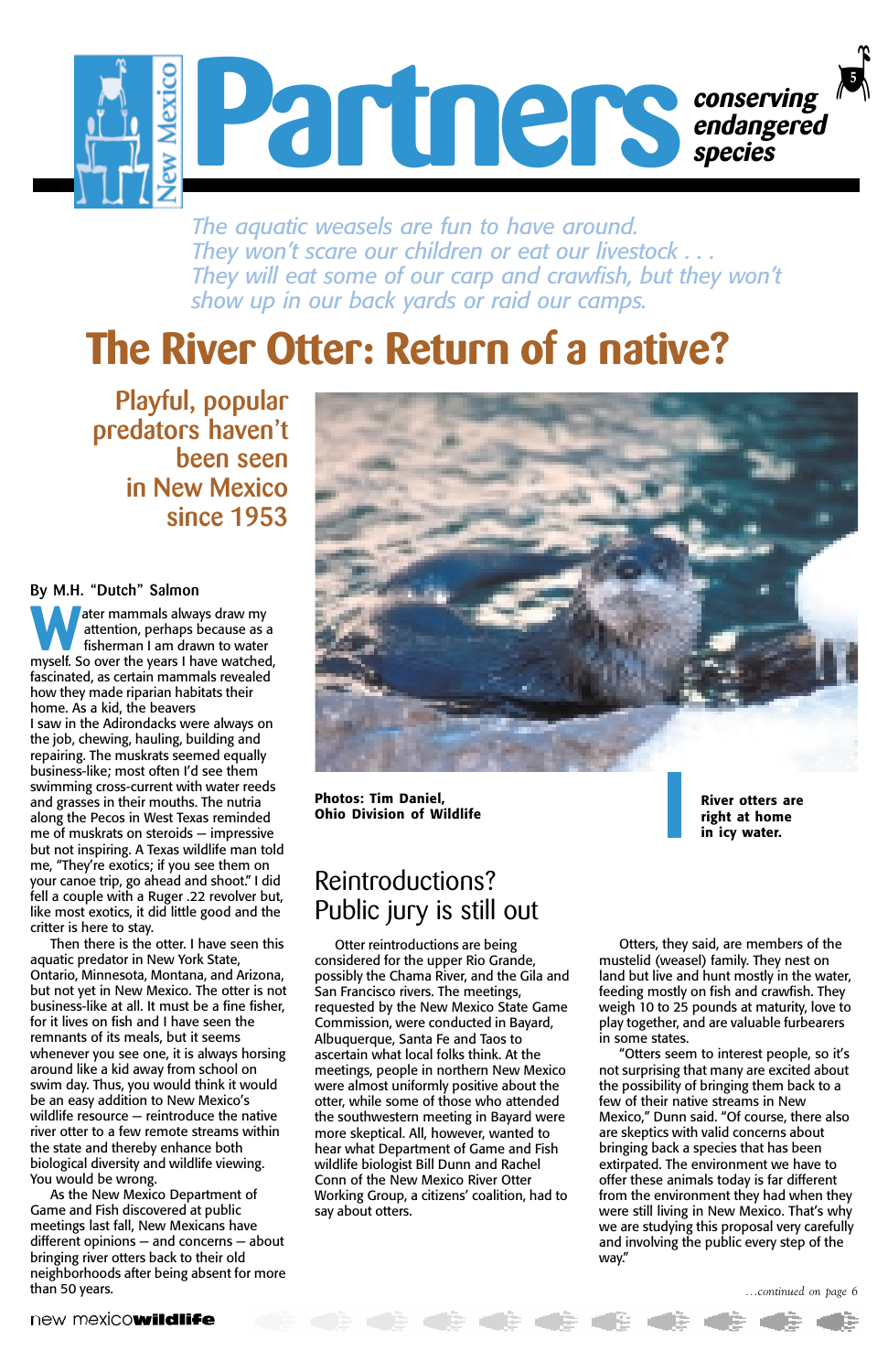## Impressive comebacks in other states

Although there have been recent reports of otter scat found in far northwest New Mexico — most likely from otters reintroduced in Colorado that moved downstream — the last and only confirmed otter reported in New Mexico was found dead in a beaver trap in 1953 in the Gila River. Nationwide, overtrapping, habitat loss, water pollution and other environmental factors contributed to the otters' decline and by 1980 river otters had disappeared from 11 states and were in serious decline in nine others. Since then, all those states but one — New Mexico have implemented otter restoration programs. The results of those programs have been impressive. With oversight and without the threat of overtrapping, otters have rebounded in almost every waterway they have encountered. The program was most impressive in Missouri, where a nearly nonexistent otter population grew to 11,000 animals in about 20 years.



In the Southwest, otters have been successfully reintroduced in waters of

Colorado, Arizona and Utah. The otters have adapted well to their former native habitat and in most cases have established themselves as fine fishers and good neighbors — even among their fellow anglers.

"It would be wonderful to see them come back in New Mexico," said Don Hurst, an avid trout fisherman. "I've seen them while fishing in Wisconsin. They're such a joy to watch — playing and frolicking. Yes, they're going to eat a few trout, but in the whole balance of things, I don't think otters are going to decimate the trout population of New Mexico."



**Playful, curious river otters can live**

**and breed for 20 years.**

**Adult river otters measure 40 to 60 inches from their nose to the tip of their powerful tail.**

**Females typically are 25 percent smaller than males.**

University of New Mexico researchers and two New Mexico State Parks rangers recently discovered evidence that river otters may be living in far northwestern New Mexico. UNM Associate Professor and longtime otter researcher Paul Polechla said DNA analysis of scat collected in November 2004 at Navajo Lake State Park was identified as coming from a river otter. It is the first known evidence of river otters in New Mexico since 1953, when an otter was captured in a beaver trap on the Gila River.

The otter scat is being analyzed further to try to determine subspecies. A Depart-ment of Game and Fish biologist said the otters that left the scat most likely traveled downstream from Colorado, where river otters were reintroduced in the 1980s.

The otter scat found in New Mexico was less than 15 miles from an established otter population in Colorado, wildlife biologist Bill Dunn said.

"It is not unexpected that we would find otter sign in this part of New Mexico," Dunn said. "It's encouraging that otters are thriving in southern Colorado, and we may benefit from the expansion of their population. But if citizens of New Mexico want a population of otters in our state, it probably will take a reintroduction effort on our part."

**. . . . . . .** 

## New evidence of river otters found in northern New Mexico

Hurst, a member of New Mexico Trout, said although the organization has no formal stance on reintroducing otters to New Mexico, some members support the idea. "From my understanding, there would not be a major concentration of otters anywhere in the state," he said. "I doubt if we're suddenly going to be inundated by thousands of otters."

It is understandable that some anglers would be concerned about otter predation on game fish. But recent studies indicate reintroducing otters actually helps game fish populations by reducing competition. While otters can take fish up to 20 inches long, they tend to go after the slower, more phlegmatic species such as carp, catfish and suckers, which make easier meals than the more mercurial bass and wild trout. Anecdotal reports indicate that trout fishing guides have found no depletion of trout where they share water with otters in Arizona, Colorado and other states, and that clients enjoy seeing otters along the streams.



"I doubt if we're suddenly going to be inundated by thousands of otters." Don Hurst, avid trout fisherman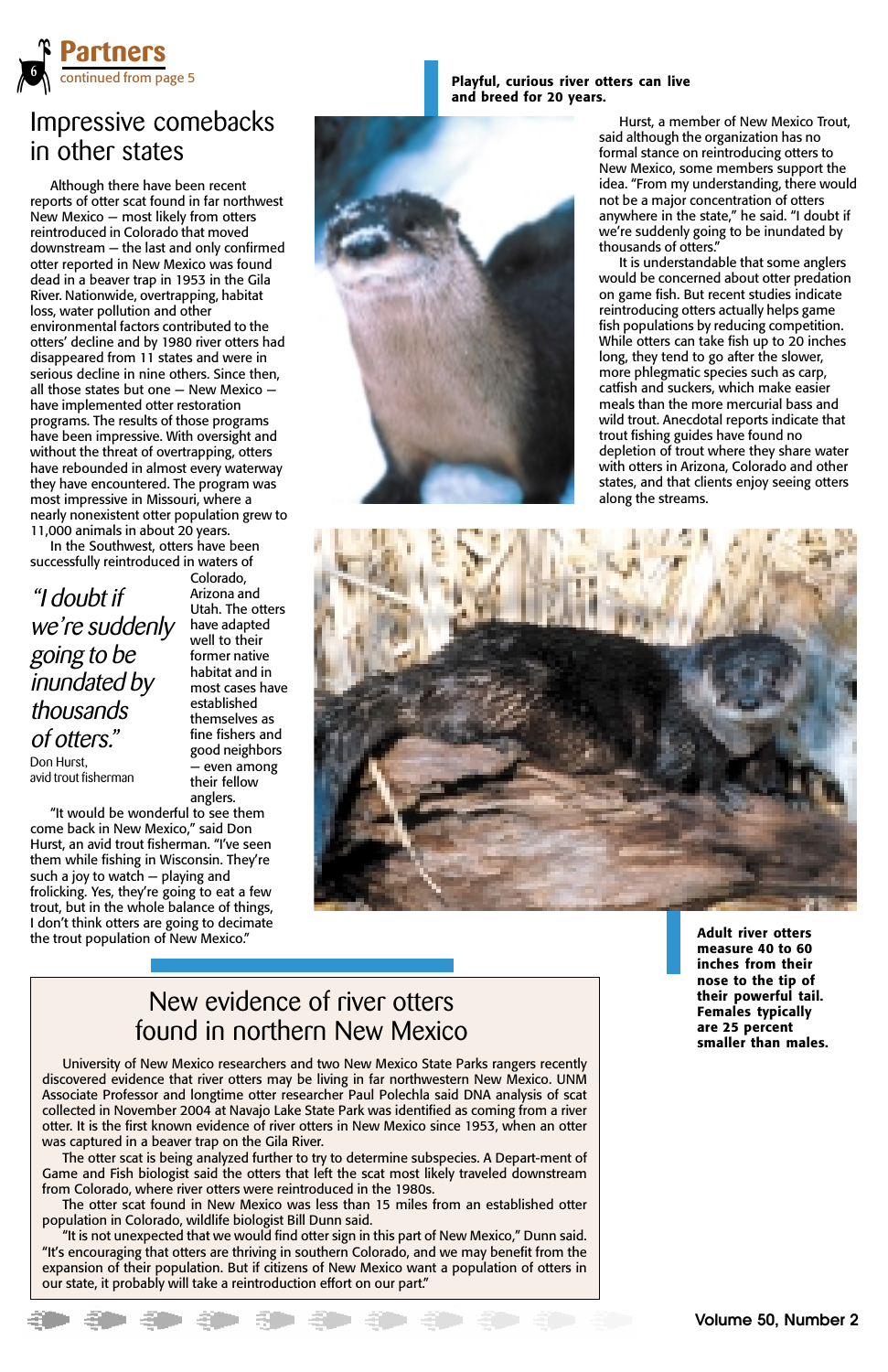**7**

## North American river otters

**Names:** River otters belong to the family Mustelidae, which includes weasels, badgers and skunks. The river otter's scientific name is *lutra canadensis.*

**Description:** Adult otters weigh 15 to 25 pounds and measure 40- 60 inches from their nose to the tip of their tail, which comprises about one-third of their body length. Females usually are about 25 percent smaller than males. They have short legs, a thick neck and a muscular body broadest at the hips. Only their hind feet are webbed. Their fur is black-brown, lighter on the belly, with grayish chins and throats.

**Habitat:** Rivers, streams and lakes with clean water and fish. Males have been known to range up to 50 miles. Females typically stay within three to 10 miles of their den.

**Food:** Fish, crawfish, occasionally frogs, salamanders, snakes and insects.

**Behavior:** Graceful and powerful, otters can swim about 6 mph, dive to 60 feet and remain underwater for more than four minutes. On land, otters can run as fast as a man and reach speeds of more than 15 mph by alternately running and sliding on snow and ice. About half their time is spent sleeping. Adults and young love to play tag, hide-and-seek, water games, wrestling and sliding on mud and snow. Otters often are found in groups of family units, bachelors or pups that remain together after the family separates. Fighting among otters is very rare.

**Breeding:** River otters are sexually mature when they are 2 years old. A female will then mate with the male of her choice and produce one litter of usually two to four pups between January and May each year. Newborns open their eyes at about 35 days, are coaxed into the water at about 14 weeks and are weaned by 4 months. Otters can live and breed for more than 20 years.

**Say what?** River otters make a variety of sounds. They growl, howl and whine. Deep mumbling may reflect contentment. A loud "hah!" signals an alarm, while softer chirping noises indicate anxiety.

## Menu of choice: Non-native species

I've seen otters while fishing the waters of the Verde River in Arizona, where otters were reintroduced from 1981-83. I can only say that the sightings enhanced my fishing experience. The game fish are still there in mass and diversity, and I can't imagine that any angler would resent sharing some of the take with such a delightful fellow fisher. And otter predation on crawfish would have to be seen as a plus by anglers, especially those who fish the Gila and San Francisco rivers, where crawfish populations have exploded in recent years. Crawfish eat fish eggs, along with a lot of other things, and because they aren't native to our southwest streams, they have a considerable potential for mischief as an imbalance among native aquatic populations. Otters, along with raccoons, find crawfish easy pickings as year-round prey, which lessens their focus on fish.

Indeed, there is a certain irony here. We know the Gila drainage held otters historically and that the last otter believed taken in the state was trapped along the Gila River in 1953. We'll probably never know how common they were, but oddly the Gila drainage may be better otter habitat today than before European settlement. Back then, there were no crawfish, and fish as prey would have been limited to the native suckers, Gila trout and roundtail chub. Today in the Gila there is more fish mass and more fish diversity than there was historically. The natives are still there, but they are for the most part outnumbered by non-native species that include hatchery trout, smallmouth bass, channel catfish, flathead catfish, bullheads, carp, and especially those pesky crawfish. The irony is rich, for we have a chance to restore a native while keeping him fat and happy primarily with non-native species. Otters most likely would not threaten the native Gila trout, which primarily are concentrated in higher reaches of the drainages. Otters are likely to prefer the lower reaches of the streams, where the water is deeper and supplies of their favorite foods – crawfish, suckers and carp

## — are more plentiful. Show us the money

Still, the concerns surfaced at the

Bayard meeting. One familiar face wanted to know: "How are you going to pay for this reintroduction?" Biologist Dunn of the Department of Game and Fish said grant money from environmental groups is expected to augment the reintroduction fund.

Another area resident said the historical otter in southwestern New Mexico was a "Sonoran subspecies" and because that subspecies was extirpated, any otters brought in from elsewhere would be, in his opinion, an "alien species." That same argument could be applied to the Gila National Forest's current elk population, prized by most area residents since its reintroduction after being extirpated by 1900. The native elk

new mexicowildlife

V**7**

were the subspecies Merriam's elk, but the reintroduced subspecies came from the

northern Rockies. Missouri otters would in all likelihood adapt to New Mexico streams as readily as Wyoming elk have adapted to New Mexico's mountains.

There was also a comment at the Bayard meeting that otters might somehow be bad for the local economy. This is a legitimate concern but I would argue that the opposite may be more likely. When I canoed the Verde River, all the river runners talked with pleasure about the otters they had seen. Those who didn't see any otters felt left out. The aquatic weasels are fun to have around. They won't scare our children or eat our livestock, and they are potentially harvestable furbearers that are not protected by the Endangered Species Act, although the possibility exists

for listing action under the State Wildlife Conservation Act. They will eat some of

our carp and crawfish, but they won't show up in our back yards or raid our camps.

Over the next year, the New Mexico Department of Game and Fish will consider public input and study the feasibility of otter reintroduction in New Mexico. The research and studies then will be presented to the State Game Commission, which will direct the Department whether to proceed with the efforts to return a New Mexico native to its natural home. ◆

*M.H. "DUTCH" SALMON* of Silver City is an accomplished outdoor writer, book author and editor, and the newest member of the New Mexico Game Commission.

**+ + + +**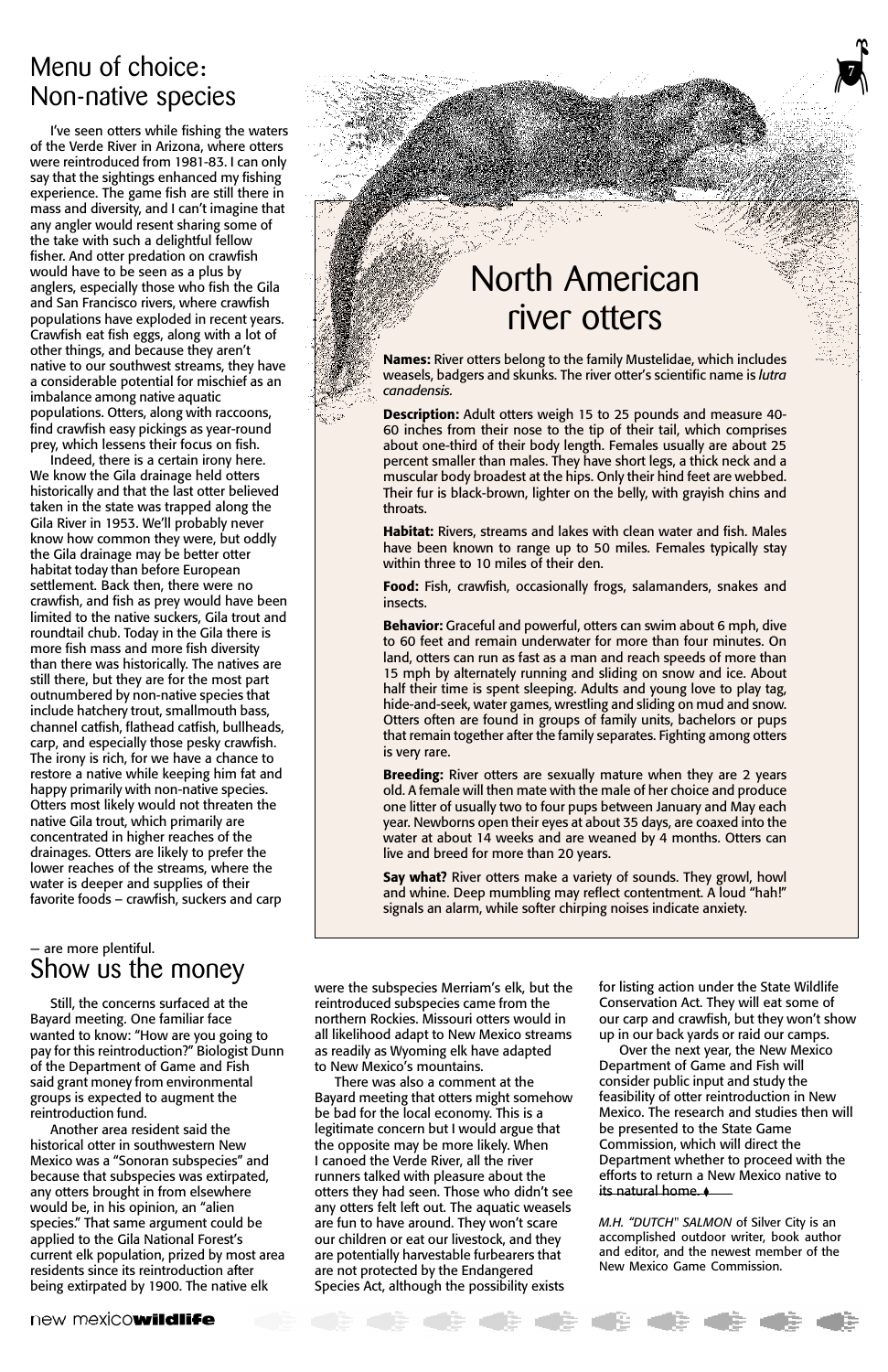ing access to activities that people have enjoyed in these areas for years," Department Assistant Director Luke Shelby said. "Really, the only times we close our wildlife areas are when the wild animals need privacy, such as during calving and fawning seasons. The rest of the time, people are welcome to take hikes, enjoy the scenery or go hunting or fishing in season. However, people who want to participate in the specially designed GAIN activities will have to apply for permits."

Successful GAIN participants will apply for and receive permits through seasonal drawings. Applications will cost \$6 through an online lottery drawing system that will bill individual credit cards. The permit fee will be billed if the applicant is successful. Activity fees will vary according to activity. As an added bonus, some special GAIN opportunities will be available to people who would like to assist Department biologists with activities such as wildlife trapping operations and electro-fishing surveys.

The Gaining Access Into Nature initiative was a highlight identified at Governor Richardson's Summit on Wildlife-Related Recreation in August 2004. Anglers, hunters, guides, mountain bikers, resource managers and wildlife activists who gathered around Governor Richardson's round table decided that putting more people in touch with the state's wildlife not only would help the wildlife, but also would stimulate local economies, especially in rural communities.

"Wildlife-associated recreation brings more than \$1 billion a year to our state's

economy and supports almost 15,000 jobs," Thompson said. "Some people don't realize that nearly 60 percent of that \$1 billion involves various outdoor and wildlife appreciation activities not associated with hunting and fishing, but enjoyed by many, including hunters and anglers." Preliminary thinking about expanded wildlife opportunities took root in July 2004 at the Sargent Wildlife Area outside Chama, where Governor Richardson proclaimed the official New Mexico State Elk Herd. With its outstanding scenery and existing trails, fishing and wildlife viewing opportunities, the Sargent is an ideal location for GAIN activities. Special limited tours are planned to see the elk bugling in the fall and deer in the winter, with Game and Fish biologists and other experts as guides. An elk viewing facility is being constructed there to further assist people with viewing opportunities.

Many business owners and residents of the Chama Valley expect the GAIN activities to be welcome additions to area attractions that already are bolstering the local economy. The expanding Cumbres & Toltec Scenic

"GAIN is a great first step toward creating more wildlife-related activities for people who may not hunt or fish," said Bruce Thompson, Department of Game and Fish Director. "We can do this on some of our State Game Commission properties without interfering with the uses for which the properties originally were acquired," Game Commission Chairman Guy Riordan added.

Initial GAIN activities began early in summer 2005 on the state's Wildlife Management Areas. Application for fall and winter activities is under way on the Department web site, www.wildlife.state.nm.us. More opportunities will be added in wildlife areas statewide depending upon seasons and viewing opportunities. Fall is expected to be one of the most popular GAIN seasons, when participants can join wildlife biologists and other experts to listen to the elk bugling in the Sargent Wildlife Area near Chama in northern New Mexico.



"Enjoying New Mexico's wildlife is something that can be done year-round in all regions of the state," Director Thompson said. "GAIN allows us open more public lands and help people enjoy and perhaps better appreciate our natural resources."

Many of New Mexico's Wildlife Management Areas originally were purchased with money from the federal Pittman-Robertson Act, which created an excise tax on firearms, ammunition and archery equipment. Because the properties were bought and maintained

through continued support of hunters and anglers, their interests must take priority, said Joyce Johnson, federal aid program manager for the southwestern region of the U.S. Fish and Wildlife Service. Allowing expanded uses of the areas is a good idea, she said, as long as the wildlife comes first.

![](_page_7_Picture_16.jpeg)

Activities associated with GAIN will not conflict with hunting seasons or be scheduled during sensitive times for the wildlife, such as spring calving and fawning seasons. All GAIN-managed wildlife-watching activities will be scheduled to have no effects on the wildlife and its habitat. Hiking, horseback riding and some mountain biking will be preferred methods of travel, although there may be limited vehicle use. Areas will be developed and maintained to accommodate GAIN participants while conserving habitat. Other outdoor activities not managed under GAIN, such as hiking, horseback riding, mountain biking and camping, will not be restricted as long as the areas are open to those activities.

"We are creating special opportunities, not restrict-

(below) **Guided tours will put GAIN participants as close as 30 feet to lesser prairie chickens during their annual spring mating rituals near Milnesand in southeastern New Mexico.**

**PHOTO: DON MACCARTER**

(at right)

**Winter wildlife viewing on the Sargent, Humphries and Rio Chama wildlife areas will be a popular GAIN activity for photographers.**

**PHOTO: DON MACCARTER**

 $\leq$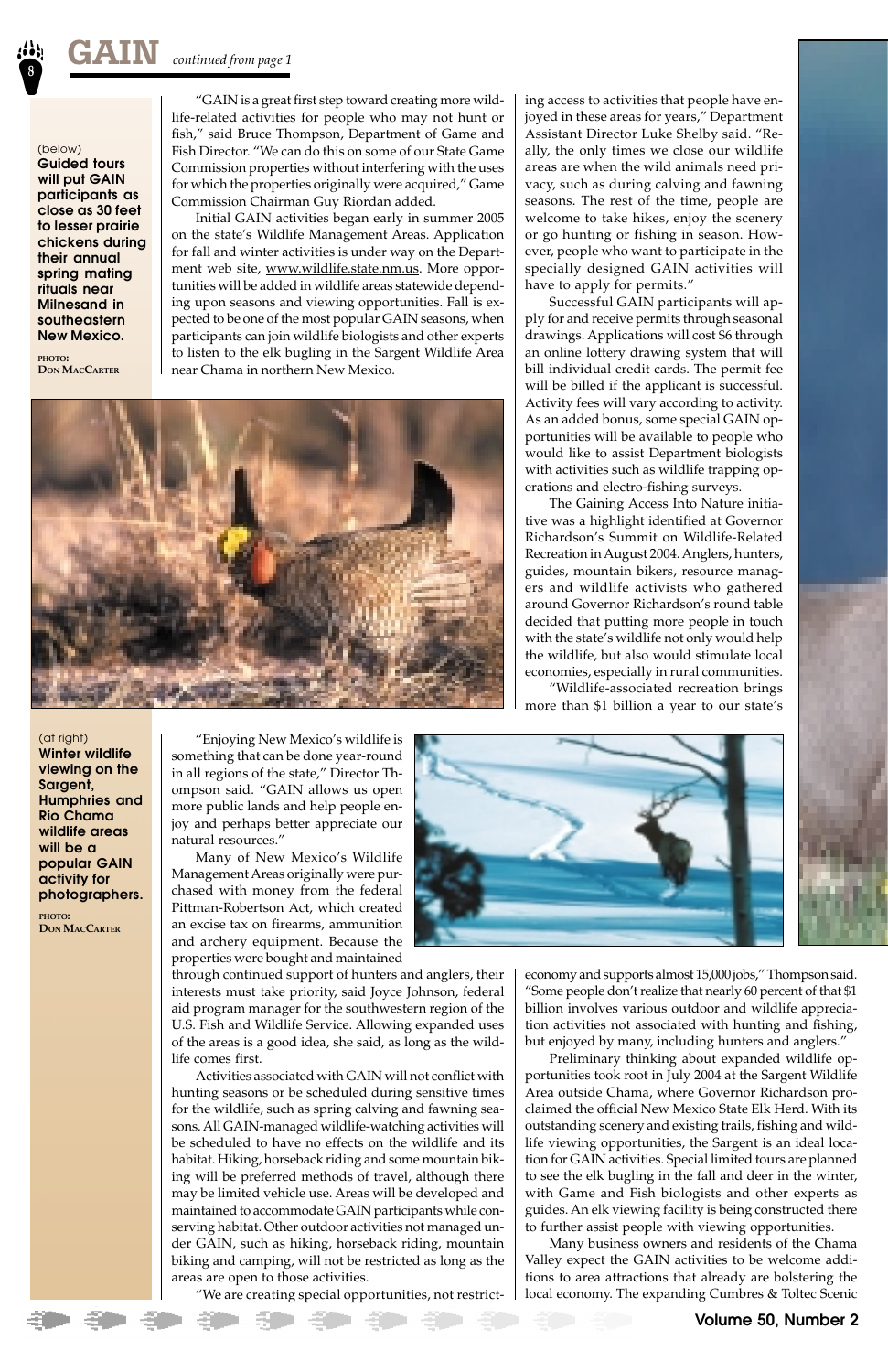## **Outstanding wildlife activities <sup>9</sup> await lucky GAIN applicants**

To apply for GAIN activities, visit the Department web site at <u>www.wildlife.state.nm.us</u>, where you can learn about program opportunities, seasons and rules. Maps and information about the state's Wildlife Management Areas also are available on the site. When you're ready to apply, just click on Online Application and you're on your way. If you can't get to a computer with Internet access, the Department will be happy to help you out over the telephone. Just call (505) 476-8000 and have your credit card handy. It only costs \$6 to apply, and your card will be billed for the GAIN fee only if you are successful.

The Department is accepting applications now for fall and winter GAIN activities. Application deadlines are midnight Aug. 22 for the fall

![](_page_8_Picture_6.jpeg)

activities and midnight Nov. 21 for winter activities. Visit our web site for updates on activity dates, times and fees.

## Fall GAIN activities

**Elk bugling tours:** Join a Department of Game and Fish wildlife biologist or an expert elk bugler on a tour of the Sargent Wildlife Area, home of the official New Mexico elk herd as proclaimed by Governor Bill Richard-son. Two tours will be available, with room for six people each on Sept. 17 and Sept. 24. The fee will be \$56 per person. The activity sites will be accessible by roads and some light hiking.

**Bighorn sheep trapping:** Only a few lucky applicants will draw for these outstanding opportunities to join Department biologists and possibly participate in efforts to catch bighorn sheep and help them on their way to new homes in other parts of the state. Two trapping operations are sche-duled this fall, one for desert bighorns at the Red Rock Wildlife Area near Lordsburg, and one for Rocky Mountain bighorns in the Latir Wilderness. Check the web site for dates and fees.

## **Winter GAIN activities**

**Deer viewing:** Six applicants will be selected to tour the Sargent, Humphries or Rio Chama wildlife

![](_page_8_Picture_13.jpeg)

areas to see some of New Mexico's largest mule deer. One tour is planned. Check the web site for dates. The fee is \$74 per person.

> **Desert bighorn sheep viewing:** The public rarely gets to venture inside the Red Rock Wildlife Area, the Department's breeding facility for desert bighorn sheep. That's why three separate GAIN activities are so special. Rugged hiking will put participants very close to some very large sheep on these three guided tours. Six applicants will be selected for each of the tours, scheduled Dec. 3, Jan. 3 and Feb. 4. The fee is \$56 per person.

#### new mexicowildlife

**Eighteen lucky GAIN applicants will be selected for guided tours to see desert bighorn sheep this winter at the Red Rock Wildlife Area near Lordsburg.**

**BIGHORN PHOTOS: DON MACCARTER**

![](_page_8_Picture_16.jpeg)

![](_page_8_Picture_0.jpeg)

Railroad is attracting more tourists each season, and last winter's generous snowpack raised lake levels at nearby Heron and El Vado lakes. "Things are beginning to look up for the Chama Valley," said Ray Casados, a Chamber of Commerce trustee and superintendent at Heron Lake State Park. "More people are discovering all the great things we have here when it comes to outdoor recreation. Promoting the wildlife only makes sense out here where we have an abundance of elk, deer and other animals."

Watch for GAIN activities at wildlife areas across the state as seasons change and GAIN matures. ■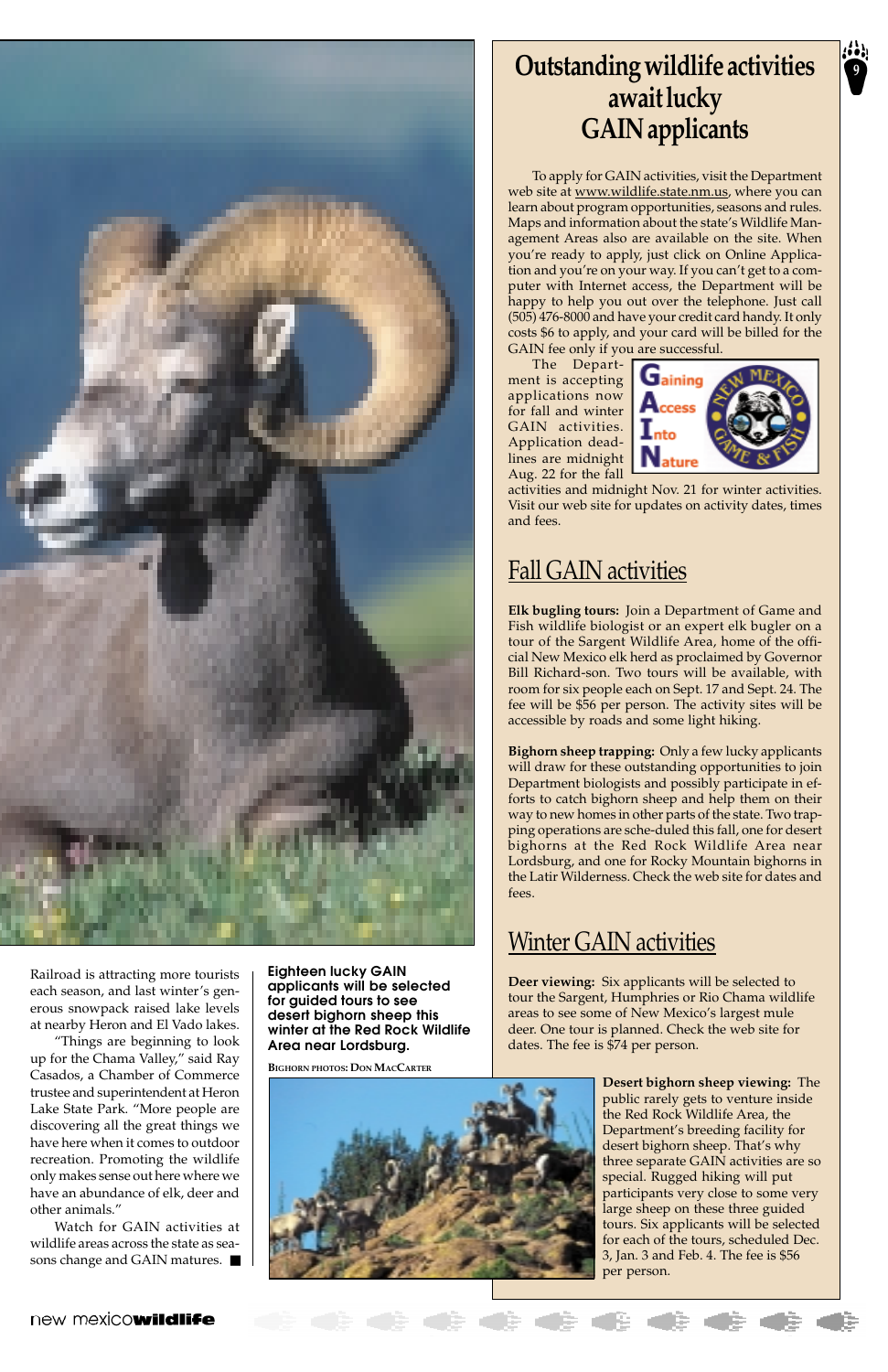**10**

![](_page_9_Picture_2.jpeg)

IT'S INTERESTING HOW a catastrophe can bring a community together to share resources and make the best of a dire situation. One striking example of this can be seen at Philmont Scout Ranch in northeastern New Mexico, where a massive fire in the summer of 2002 wiped out all the trout in Ponil Creek. Over time, that summer's disaster also kindled a new spirit of cooperation and education between the ranch and Cimarron High School.

Doug Palmer of Philmont and Leigh Heddermon, a science teacher at Cimarron High School, watched the 90,000-acre Ponil Fire rage through the watershed. It destroyed vegetation and killed every rainbow and Rio Grande cutthroat trout in two of the creek's tributaries. It altered the stream hydrology and severely damaged the fish habitat.

While looking at the damage, Palmer and Heddermon saw a chance to form a partnership that would help the ranch and allow students to participate in a longterm fisheries project to document the recovery of the fish habitat.

"The fire created an opportunity for a real laboratory for how nature heals itself with our help," Palmer said. The research is important to the ranch, which wants to sustain a healthy native fish population. The ranch also wants to grow enough fish to supply other landowners willing to reintroduce the fish that originally inhabited the Sangre de Cristo Mountains, Palmer said. Philmont's efforts to restore native Rio Grande cutthroat trout to Ponil Creek began in 1999. After years of planning and collaboration with the Department of Game and Fish, the ranch built a fish barrier and reintroduced Rio Grande cutthroats to the South Ponil drainage. The fire and ensuing runoff destroyed all that, and more. The ranch started doing restoration work on the fire-scarred land soon after the ashes cooled. Workers laid down rolls of erosion blankets on the steep slopes to slow runoff and give vegetation a chance to take root. In the next year, Hedderman contacted Palmer to see if the ranch had an interest in student research that could provide useful data to the ranch. Recognizing that Philmont doesn't have the staff to gather fisheries data about the health of the Ponil watershed on a consistent and long-term basis, Palmer agreed to talk. He and students from Cimarron High School began a study design process to identify the values Philmont wants to see protected or restored in the Ponil watershed.

PHOTOS: NEW MEXICO STATE FORESTRY

> River Source Incorporated, which runs the New Mexico Watershed Watch program for the Department of Game and Fish, assisted Hedderman and Palmer in selecting four monitoring locations in the Ponil watershed to track recovery over the next 5 years. Hedderman raised funds from the PNM Foundation Earth Study Grant to buy equipment. She also attended annual teacher trainings for the New Mexico Watershed Watch program, which gives teachers skills to help their students study physical, chemical and biological measurements of watersheds and fisheries health.

> The Department's Watershed Watch program works with teachers and students statewide to monitor trends and conditions of fish habitat and watershed health. Long-term studies are designed to assist local and state agencies and groups gather data. The students then present their findings to area residents, school boards, watershed groups and agencies. The students' research has real-world implications for how people behave, plan, and possibly impact fisheries habitat positively in the watershed.

> "Here in this project, everything that we had been learning in environmental science came into play," said Beth Romero, a junior at Cimarron High. "We got to see all of our textbook terms come to life."

> In 2003, students began studying the fish habitat with trips every spring during or just before snowmelt to assess the recovery of the fish habitat in the South and Middle Ponil Creeks. That same year, the ranch reintroduced Rio Grande cutthroat into the South Ponil by backpacking 500 fingerlings into the French Henry and Pueblano reaches in the upper part of the watershed. Preliminary data for South Ponil Creek indicated that the watershed made significant recovery and the habitat can sustain trout. Turbidity data, gathered with a stateof-the-art turbidimeter on loan to the school from the Department, showed the water becoming clearer and free of ash and fire-related debris over the past three years. Students will complete their data analysis in May 2006 and provide an annual report to Philmont Scout Ranch, the Cimarron School Board, and the Cimarron Watershed Partnership. The study has had an impact on the students' understanding of fisheries protection and upstream-todownstream connections of communities. Eric Peterson, a Cimarron High junior, said, "The study of the Ponil Creek and Cimarron River helps residents

**Devastating forest fire kindles partnership to study watershed recovery on Philmont Ranch**

![](_page_9_Picture_4.jpeg)

![](_page_9_Picture_5.jpeg)

**BY RICHARD SCHRADER**

**Charred stumps form eerie sculptures after the Ponil fire.**

**PHOTO: MARTI NIMAN**

# *After the burn...*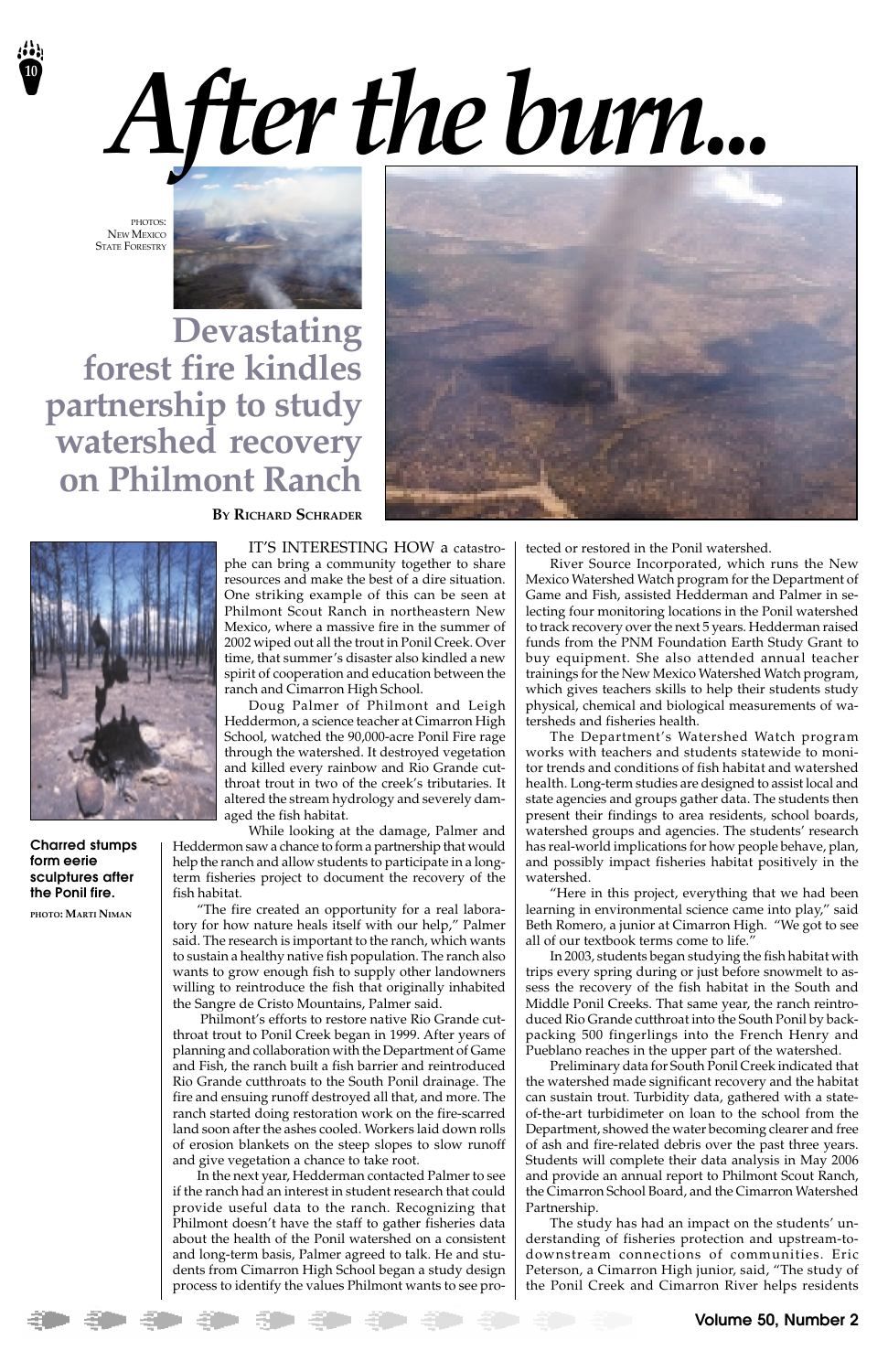get an idea of what different actions up stream affect the water and organisms downstream. If there are pollutants upstream, the studies of how they affect life downstream might inspire us to make products less harmful in the future."

An intense, widespread fire like the Ponil Fire initially seemed like a tragedy for native cutthroat trout. However, the partnership between the Department of Game and Fish, Philmont Ranch and Cimarron Schools has proven to be a boon to the community and the Rio Grande cutthroat trout. Cimarron Schools and the Department continue to support Philmont and other land managers with data gathering and education to the public. New Mexico Watershed Watch also works with schools, government agencies and landowners to create more healthy fisheries and inspire New Mexico youth to become good stewards for the state's precious watersheds. ■

*RICHARD SCHRADER* engages students and communities in watershed education and monitoring in the Southwest and Rocky Mountains through his company, River Source Inc.

![](_page_10_Picture_4.jpeg)

![](_page_10_Picture_5.jpeg)

New Mexico Watershed Watch is part of the Aquatic Resource Education program sponsored by the New Mexico Department of Game and Fish and funded through the federal Sportfish Restoration program, money generated from an excise tax on boat fuel and fishing related equipment. Watershed Watch trains teachers, loans equipment, and assists secondary schools with field and laboratory activities. Students engage in long-term studies of fish habitat, watershed health, and water quality using modern methods and equipment. Activities involve local groups and parents, and the data helps answer questions that are relevant to the community about fish habitat and watershed health.

Some examples of school studies include:

• Bosque School's study of fish habitat and water quality

#### (above)

**Students from Cimarron High School have been studying Ponil Creek on the Philmont Scout Ranch since 2003, the year after a forest fire killed all the trout in the creek.**

**PHOTO: RICHARD SCHRADER**

(left)

**Collecting, identifying and counting aquatic insects is one way students determine how well Ponil Creek is recovering from the effects of a forest fire.**

**PHOTO: RICHARD SCHRADER**

trends in the Jemez and Sandia Mountains—in partnership with the Cibola and Santa Fe National Forest staffs.

- East Mountain High School's study of fishery and riparian habitat recovery from years of overgrazing—in collaboration with Campbell Corporation and Talking Talons.
- Farmington High School's study of water quality and fish habitat on the lower Animas River.

For more information about New Mexico Watershed Watch, contact River Source Inc., at (505) 992-0726, e-mail res13131@cybermesa.com, or visit www.riversource.net.

To learn more about the Department of Game and Fish Aquatic Education program, visit www.wildlife.state.nm.us/ education and click on Project WILD.

#### new mexicowildlife DE CERCIE

## New Mexico Watershed Watch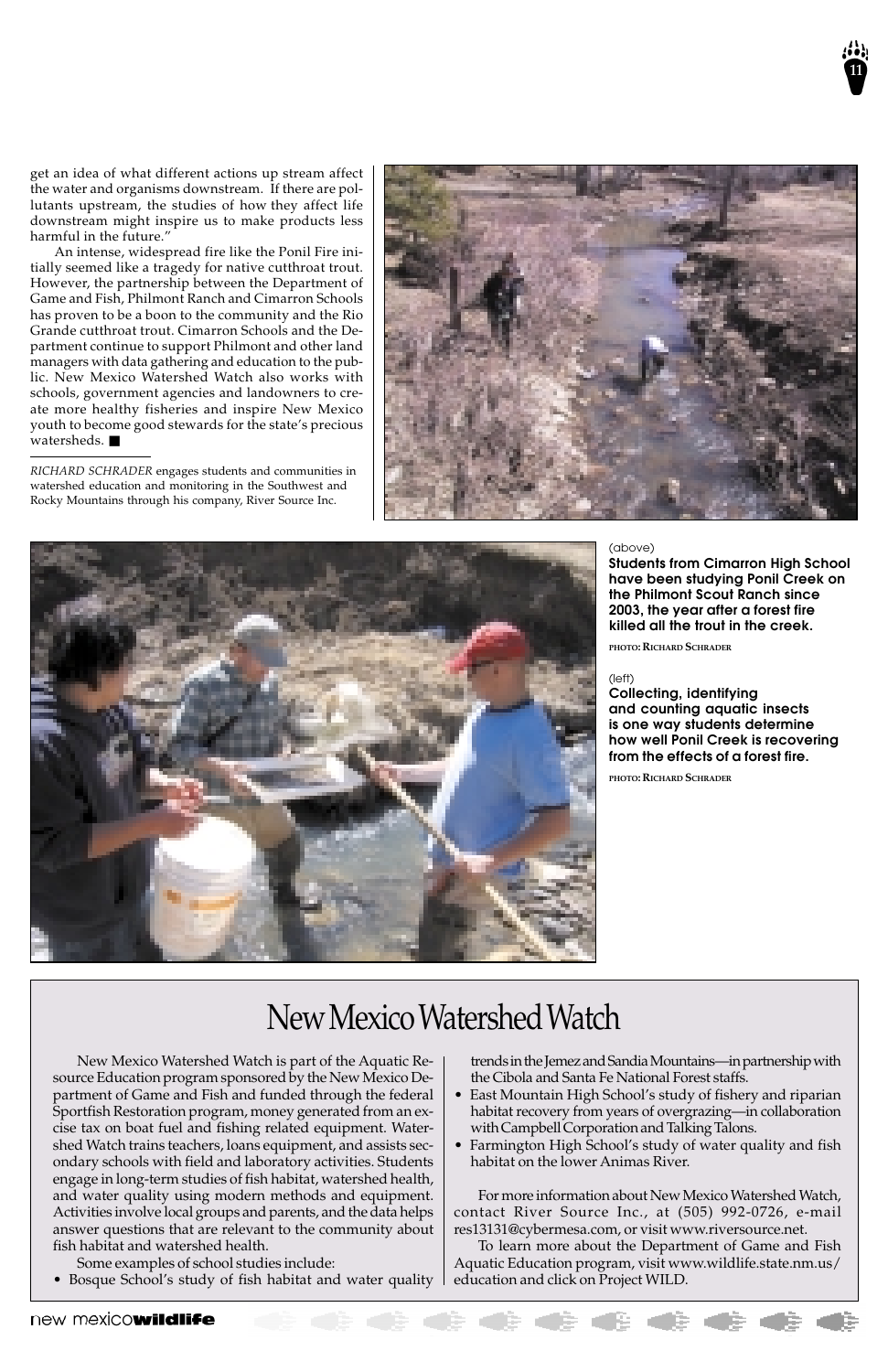![](_page_11_Picture_0.jpeg)

![](_page_11_Picture_1.jpeg)

Some fishy business is going on deep under the surface ripples of New Mexico's largest lakes. That's where you'll find the state's biggest aquatic creatures —some as big as watermelons—swimming and eating.

They are creatures of the deep, but they are not giant water monsters like the Loch Ness monster of Scotland. New Mexico's big aquatic creatures are sport fish that many people, young and old, love to catch on their fishing lines. Some of these fish grow to be larger than our dogs and cats, but they are definitely not scary monsters. New Mexico's creatures of the deep may have spiny dorsal fins, long whiskers, or be shaped like torpedoes, but instead of being scary, they make for some fun fishing and really yummy eating. How deep will they go? As deep as they can, depending on water temperature, available oxygen and food.

## Cold-water giant

Every year, people travel to Heron Lake in northern New Mexico to try to catch lake trout, a cold-water giant that is North America's largest member of the trout/salmon/char family. Scientists know this family by the name Salmonidae. Lake trout are newcomers to New Mexico. They were brought to Heron Lake in the 1970s and 1980s. Today, anglers might catch a lake trout lurking 60 to 70 feet below the surface.

**Lake trout** are speckled all over with

dull white spots over silvery-green bodies. These trout have bodies so big and robust that they are grande by all measures. Lake trout

![](_page_11_Picture_15.jpeg)

have torpedo-shaped bodies with very strongly forked tails. The biggest lake trout ever caught in New Mexico was 41-1/2 inches long and weighed 31 pounds, 6 ounces. How big is that fish? One gallon of milk weighs about 4 pounds. Eight gallons of milk stacked together would weigh about 32 pounds. Grab a yardstick and some chalk to measure out 41-1/2 inches on your sidewalk.

## A different kind of cat

Catfish have one thing in common with our household feline cats: They have "whiskers." Unlike our earthy family cats, these aquatic cats live in warm water and are very adapted to life in large reservoirs such as Elephant Butte Lake. Catfish, in the Ictaluridae family, are nocturnal scavengers, hunting at night along the bottom, whether the water is murky or crystal clear. These "whiskered" fish feed on anything they might come across, including invertebrates such as insects, small fish and some plants. You could hook a catfish swimming in the shallows or in much deeper water. Channel and **flathead catfish** each have eight long, black and fleshy "whiskers" called barbels. Commonly known as "cats," they have smooth, scaleless skin. Their fins are dark and soft, except for parts of the dorsal and pectoral fins.

New Mexico records for big catfish:

- Flathead catfish: 78 pounds, 47-1/2 inches long, caught in 1979 at Elephant Butte Reservoir.
- Blue catfish: 52 pounds, 1/4 ounce; 43-1/2 inches long; caught June 20, 2005 at Elephant Butte Lake.
- Channel catfish: 36 pounds, 8 ounces; 38 inches long; caught in 1999 at Stubblefield Lake.

![](_page_11_Picture_35.jpeg)

All three catfish are native to New Mexico. Practice your math skills using the milk-jug analogy to get a better idea of the sizes for these prize catfish catches.

## Stripes and spines

New Mexico's biggest bass live in Elephant Butte Lake, where they often are found swimming 30 to 40 feet deep. They are striped bass, and because they grow so big, they are a favorite among anglers since they were brought to New Mexico from the North American Atlantic Coast. Our state-record striped bass was caught in 1992 at Elephant Butte, weighing 54 pounds, 8 ounces and measuring 45 inches long.

**Striped bass** have two dorsal fins with both spines and rays. Spines are stiff and often controlled by muscles that raise and lower them. Rays are flexible and segmented or in sections. If they prick you, spines and rays can cause skin damage or even an infection. Striped bass are col-

ored olive to blackish blue with silvery sides that have seven to eight dark stripes. Their abdomen or belly is whitish.

## What if you catch one?

 Handling big fish may require some help from the adults that you are fishing with. Here are a few 'ouch' tips:

- Catfish are slippery because they do not have scales, but they can raise and lower stiff, sharp spines attached to the pectoral and dorsal fins. A jab and poke from one of these spines can be as painful as a bee sting.
- Bass need to be held by the lower jaw. Remember that their dorsal fins have spines and rays.
- Catching a huge lake trout is no easy business. Like most big fish, they have very sharp teeth; so if you get near one, don't put your fingers near its mouth. Sometimes for kids, it's great just knowing that they are there.

## Fish detectives

Take along a hand lens or magnifying glass when you go fishing. You may enjoy the adventure of looking closer at what you've caught. Look at the body of a catfish. How does the smooth skin of a catfish compare to the skin of a bass? What do those long, whiskery barbels look like when magnified? Take a closer look at the pectoral spine of a catfish. How does it compare to the pectoral fins of other fish?

Make some notes in a field journal or draw some sketches of your fish. This will help you remember what you saw long after your fish is cooked and eaten. Your teacher at school may even give you extra credit for your journal notations. You will be on your way to becoming a junior naturalist, plus a really good angler.

## Learn more!

**Fishing and Fishes, Golden Guide.** St. Martin's Press, NY **Fishes.** Michael Filisky. Peterson First Guides, Boston, NY **First Field Guide Fishes.** National Audubon Society, Scholastic, NY

**Watching Nature—A Beginner's Field Guide.** Monica Russo. Sterling Publishing Co., Inc., NY

*COLLEEN WELCH* is Co-coordinator for Conservation Education and Project WILD for the Department of Game and Fish.

## **Creatures of the deep**

## **New Mexico's aquatic "monsters" really aren't** *that* **scary**

#### **BY COLLEEN WELCH**

![](_page_11_Picture_5.jpeg)

![](_page_11_Picture_6.jpeg)

*Visitors at this spring's New Mexico Wildlife Expo at Albuquerque's Shooting Range Park had a chance to catch and release some pretty big channel catfish at the kids' fishin' pond.*

PHOTO: MARTIN FRENTZEL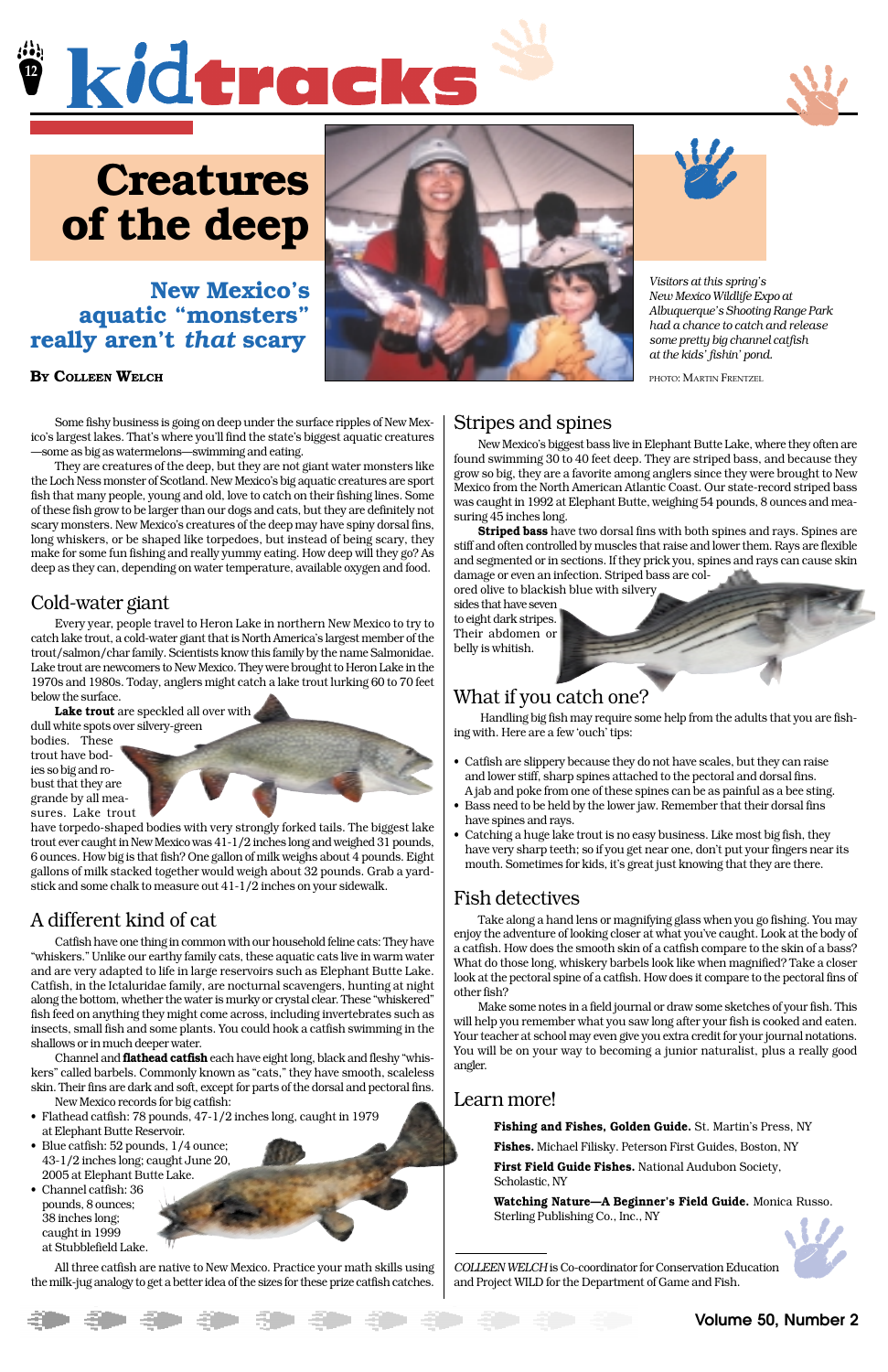## Bear rocks the houseboat

## Party crasher gets a free boat ride in a bear trap

**13**

IT ALL BEGAN Saturday morning as Marcy Jung and Barb LaRue of Ignacio, Colo., were out for a morning canoe ride in Negro Andy Canyon off the San Juan arm of Navajo Lake. As they were returning to their houseboat, they saw an animal swimming in the lake. Thinking first that it was one of their dogs, they weren't too worried. Imagine their surprise when they realized it was instead a black bear, out for a morning swim, and heading toward them. It was not, by any means, the start to a normal day. Jung and LaRue quickly returned to the houseboat and were near panic as the bear decided to join the party, climbing on board and walking around the deck while people and dogs wisely stayed inside, yelling, barking and banging on pots.

The unwelcome party crasher seemed unperturbed as he scouted the boat for an easy meal.

The party got more interesting when a couple of friends arrived in a speedboat and quickly realized that the bear was not at all interested in leaving the houseboat. "We watched as the bear didn't take long to open the cooler on the deck, only a few minutes," said Angie Morrison, who then raced to the main body of the lake to get cell phone coverage and called Navajo Lake State Park headquarters for help. Imagine the response they first got when they reported a bear, on a houseboat, at the north end of the lake! Before help arrived, Jung and LaRue decided to spray the bear with Windex, which he didn't like (would you?). He decided the party had gone on long enough, so he climbed off the boat and started playing with the buoy attached to the side. Then he decided to lie down in a shady spot on the bank, right close to where the boat was tied, and take a snooze. When New Mexico Department of Game and Fish Officer Brad Ryan arrived at the popular camping area, he realized that the ingredients were there for possible trouble. Ryan peppered the bear several times with rubber buckshot to encourage it to leave the area. The bear reluctantly did just that, only to return almost as soon as Ryan got back on his boat and left the channel. Deciding that enough was enough, LaRue and Jung untied the houseboat, and Morrison and her friend packed up their tent on shore. "I have never taken down a camp so fast," Morrison said.

**A black bear that discovered he could find easy meals by swimming out and boarding houseboats patrolled the bank looking for snacks during Memorial Day Weekend at Navajo Lake State Park.**

**PHOTO: MARCY JUNG**

**BY SCOTT BROWN**

"It was extraordinary," Jung said. "Initially there was panic because you didn't know what to do. That panic then turned to peace because somehow I felt that he wasn't going to hurt us."

That evening, the bear returned to the area and wandered through several campsites and again was reported to Game and Fish. Sergeant Kathy McKim enlisted rangers from Navajo Lake State Park, who came up with the idea to load a bear trap onto another boat and take it up the lake. So probably New Mexico's first "floating bear trap" headed north.

When they arrived, the trap was set and the waiting began (sort of like putting a cake in a hot oven and hoping that it doesn't fall). As if all this had been done many times before, the plan worked to perfection. Within nine minutes of docking and setting the trap, the bear appeared, came onto the barge, ate the apples that were to be used as bait and walked into the trap after the other bait, some salmon. Suffice it to say, it probably was the fastest trapped bear in the west. "I have to tell you, it was lots of fun, a little stressful, and a real kick to actually see it work in front of our eyes," said McKim. "I was so glad the bear joined in and helped us." Because it was the second time the bear had been trapped (it had earlier been moved across the lake from Sims Mesa), it was taken to the Wildlife Center in Espanola for care while a new plan was investigated. The bear, which was generally underweight, seemed comfortable around people, making it a good candidate for adoption at Wildlife West Wildlife Park in Edgewood. The park has been building a large enclosure to house a bear and, "The temperament of this animal seems just right," said Roger Alink, owner of Wildlife West. He hopes to have the bear habitat ready for occupancy by the end of the summer, just in time for folks to stop and see a swimming, houseboat-loving bear. They named the bear Koshari, which means "clown" in Navajo, and they are seeking donations to help in the feeding and care of their new resident. A formal fundraising and bear-education event is planned for Aug. 27 at Wildlife West. ■

*SCOTT BROWN* is the northwest area public information and outreach officer with the Department of Game and Fish.

#### new mexicowildlife

## TAKE A BEAR THAT LIKES WATER,

a houseboat on Navajo Lake and mix with a couple of folks and a couple of dogs out for a weekend on the lake. When well-stirred, toss in some officers from Game and Fish and State Parks, a boat loaded with a bear trap—and hope for the best. It could have been a recipe for disaster this past Memorial Day, but thanks to a newly greased plan and one key ingredient—a cooperative bear—the picnic was a success.

![](_page_12_Picture_5.jpeg)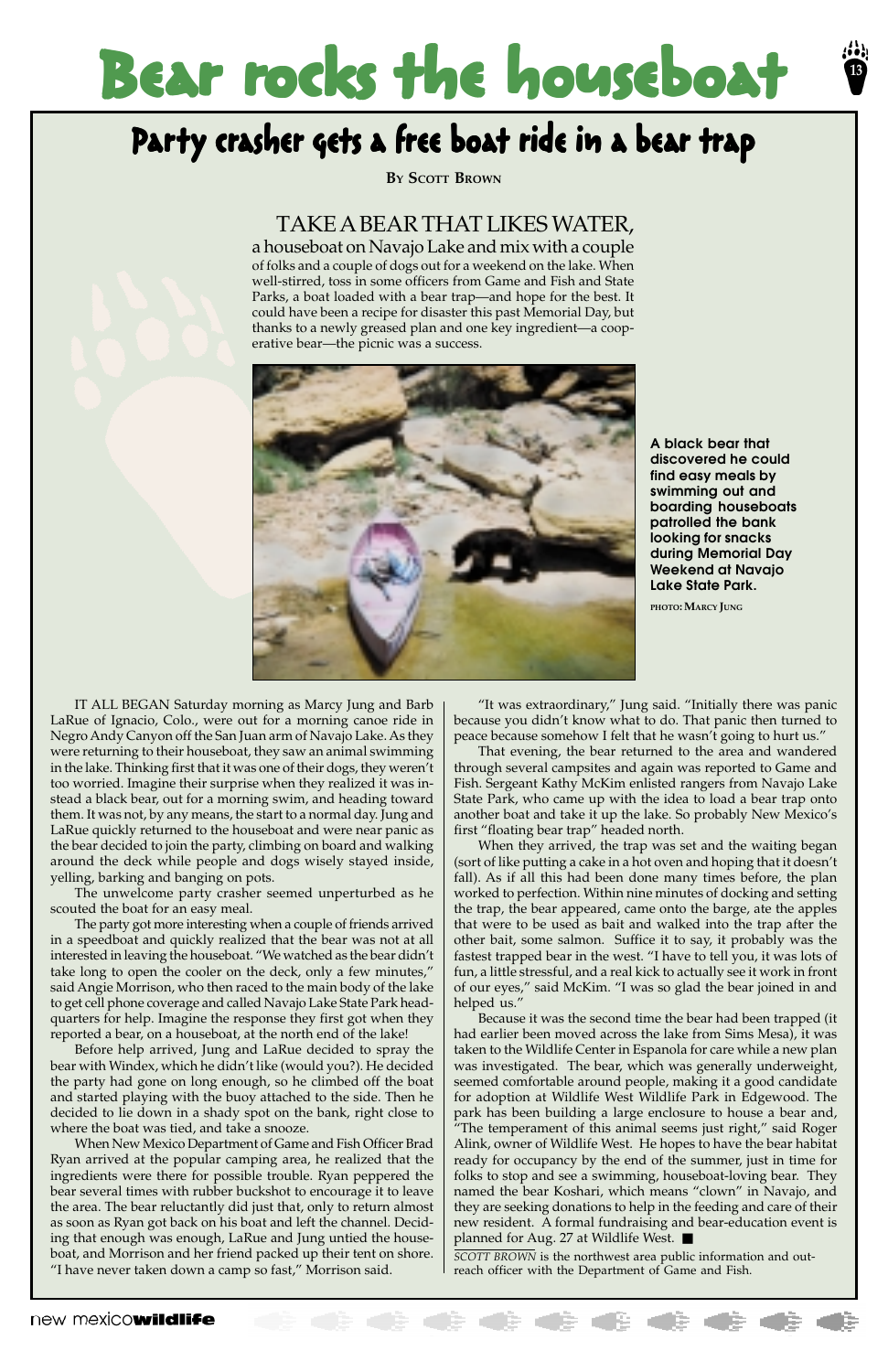![](_page_13_Picture_0.jpeg)

![](_page_13_Picture_1.jpeg)

![](_page_13_Picture_2.jpeg)

## Some bear facts

**In New Mexico:** Black bears live in forested and mountainous areas throughout the state, from Chama in the north to the Guadalupe and Peloncillo mountains in the south. The Department of Game and Fish estimates there are 5,000 to 6,000 bears statewide.

**Appearance:** Black bears can weigh anywhere from 125 to nearly 500 pounds, and vary in color from jet black to brown to cinnamon to blond.

**Behavior:** Black bears are generally shy and will avoid humans, but can be extremely dangerous if startled or provoked, or when females are with their cubs. They are strong enough to rip doors off of cars, can run up to 35 mph, can easily climb trees and are excellent swimmers.

**Food:** Bears eat plants and animals, but their diet generally consists of roughly 85 percent vegetable material. They are intelligent and opportunistic—and they can smell odors from well over a mile away. It's important to remember that to a bear, anything that smells like food is food—including garbage, pet food or spoiled fruit.

**Looking for trouble?** Human food sources are the biggest source of trouble for bears, accounting for 70 percent of bear-human conflicts, according to one study. If a bear finds an easy meal on your property— even once it will learn to seek similar food rewards. Mothers may also pass this behavior on to their cubs. When bears start to associate humans with food, they lose their natural fear of people and can become aggressive. In many cases, these bears must pay the ultimate price because they pose too great a danger to people. Whether you live or recreate in bear country, always remember that a fed bear is a dead bear.

*CHAD NELSON* is a public information specialist for the Department of Game and Fish.

![](_page_13_Picture_14.jpeg)

(above) **Every summer, hungry bears are drawn to the foothills of Albuquerque, where they have been accustomed to finding easy meals.**

**PHOTO: CHUCK BARTLEBAUGH** **Bears causing trouble in residential areas are treed, tagged and moved to an area far from humans. Nuisance bears that return and pose risks to humans are killed.**

**PHOTO: DON MACCARTER**

**Unattended, uncovered trash dumps often lure bears into urban areas.**

#### **PHOTO: DON MACCARTER**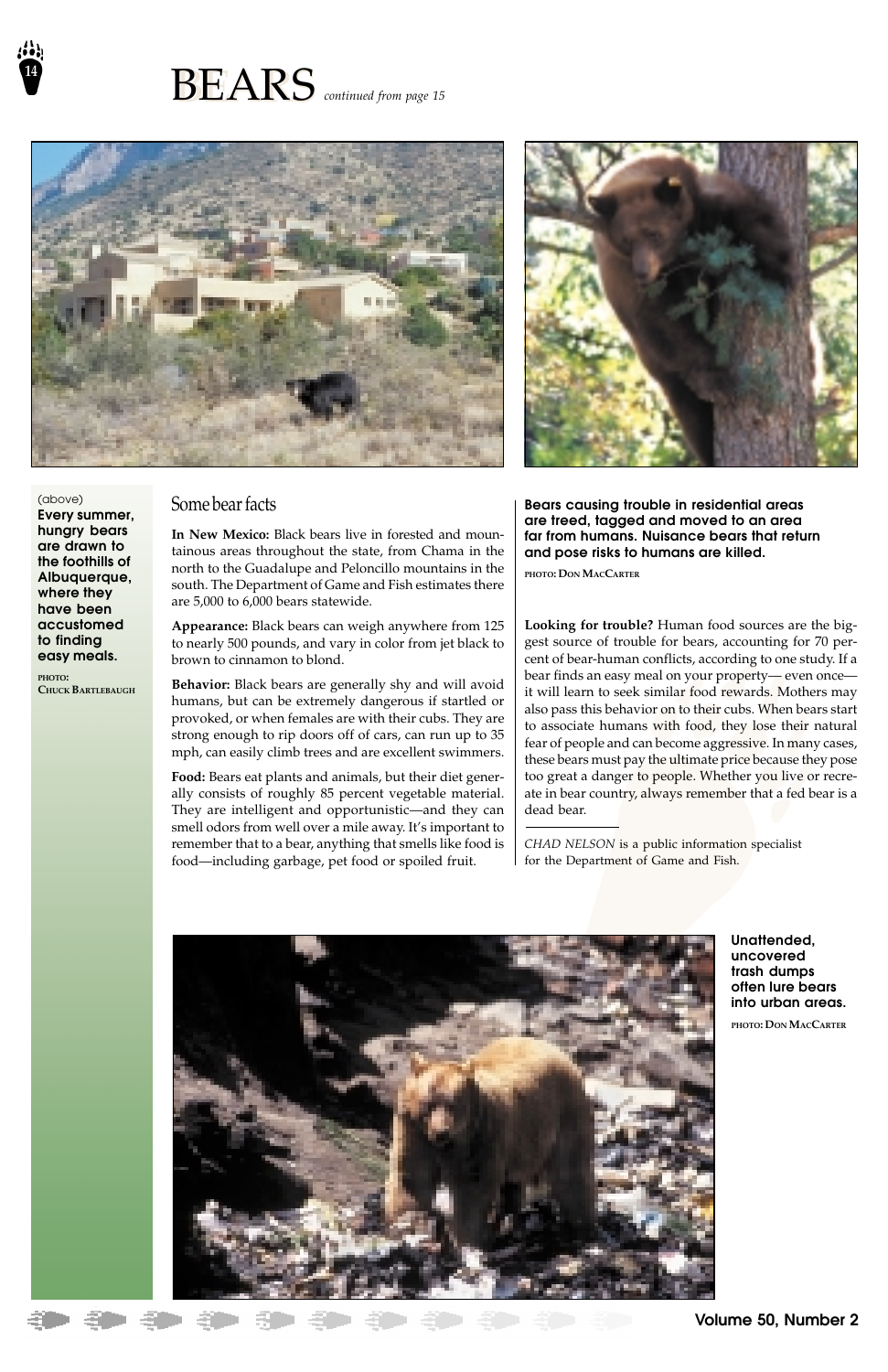## More bear facts

## Avoiding encounters with bears

When traveling or camping in bear country, the following recommendations can help you avoid bear encounters.

- ◆ **Travel in groups:** Bears normally retreat when outnumbered.
- ◆ **Make noise:** Avoid surprising a bear. They can be very dangerous if startled.
- ◆ **Keep children and pets close by:** Always be aware of where your children are and keep pets on a leash.
- ◆ **Pack your trash out:** Don't leave trash on the trail or in your campground, and don't bury or burn your garbage. Later hikers or campers may encounter a bear that was attracted by your trash. It is also a good idea to strain your dishwater and pack out the food particles. Pack it in, pack it out!
- ◆ **Look for cubs:** Never come between a mother and her cubs. No matter how cute and cuddly they appear, if you see cubs, the mother is likely to be nearby — and will be far less cute and cuddly.
- ◆ **Keep your camp clean:** Don't leave food out when not in use.
- ◆ **Stow your cooler:** Keep your cooler in a hard-sided trailer, camper or vehicle with the windows rolled up.
- ◆ **Don't cook in your tent or sleeping area:** Your cooking area should be at least 100 yards from where you sleep, if possible. Change your clothes after cooking and before going to sleep.
- ◆ **Hang items that might attract bears:** Suspend your food, pet food, garbage and other fragrant items such as toothpaste, soap, even insect repellents, from a tree. These items should be hung at least 10 feet off the ground and four feet from side trunks or branches.

- ◆ **Do not run!** If you see a black bear, stay calm and continue to face the bear. Running is likely to trigger the bear's predatory instinct and it can run faster than you can. If you have small children, pick them up so they don't panic and run.
- ◆ **Stand upright:** Don't kneel or bend over. Slowly wave your arms, a jacket or other materials. Appearing larger

## If you encounter a bear

Usually, a wild bear will detect you and flee from the area before you are even aware of it. Occasionally, however, humans come face-to-face with a black bear. If the bear has become accustomed to humans and their food, it may not flee. If this happens to you, don't panic.

- will make the bear think twice about attacking you.
- ◆ **Back away:** Slowly back away from the bear. Don't turn your back on the bear or make any sudden movement.
- ◆ **Make lots of noise:** Yell, rattle pots and pans, whistle or break sticks to scare the bear away if it approaches.
- ◆ **Do not approach:** If a bear feels cornered or threatened, it can be extremely dangerous. Give the bear plenty of room to escape.
- ◆ **Never offer food:** Offering food to a bear is the worst thing you can do. Not only will the bear not leave the area if it finds food, it also will learn to associate humans with food and could become dangerous to other people.
- ◆ **Fight back:** If all else fails and you are attacked by a black bear, fight back aggressively. Do not play dead. (There are no grizzly bears in New Mexico, but this strategy is NOT recommended for grizzly bear attacks)

**Bear cubs are cute, but not cuddly. Expect trouble if you get between a cub and its mother.**

**PHOTO: DON MACCARTER**

#### **B & & & &** new mexicowildlife

## Bear-proof your home

 Homeowners in bear country can take reasonable steps to keep themselves and their property safe from bears. These steps also could save a bear's life by preventing it from associating humans with food.

- ◆ **Garbage:** Store your garbage in airtight containers inside a garage or a sturdy shed, or in an approved bear-resistant receptacle. Clean trashcans with ammonia to reduce odors that can attract bears. Put the garbage out the morning of a scheduled pickup, not the night before.
- ◆ **Pet Food:** Feed your pets indoors. Don't leave pet food outside. Store it in a sturdy building or the garage.
- Make sure your garage door is closed at night.
- ◆ **Barbecues:** Keep barbecues clean and free of grease. Store them in the garage or a sturdy shed.
- ◆ **Birdfeeders:** Hang birdfeeders out of reach of bears, not on your porch or from the house rafters. Bring hummingbird feeders inside every night.
- ◆ **Fruit trees:** Plant fruit trees away from your house, and pick fruit as it ripens. Spoiled fruit that falls to the ground should be removed because the odor is a powerful bear attractant.
- ◆ **Compost piles:** Keep compost piles away from your house. Don't put meat, fish, other pungent scraps or fragrant fruits such as melons on your compost pile. Add lime to reduce odors and accelerate decomposition.
- ◆ **Livestock and beehives:** Electric fences can help keep bears away from chickens or other livestock. Keep livestock pens and beehives away from your house.
- ◆ **Woodpiles:** Keep woodpiles away from your house. They can attract rodents, and bears like to snack on rodents. ■

![](_page_14_Picture_27.jpeg)